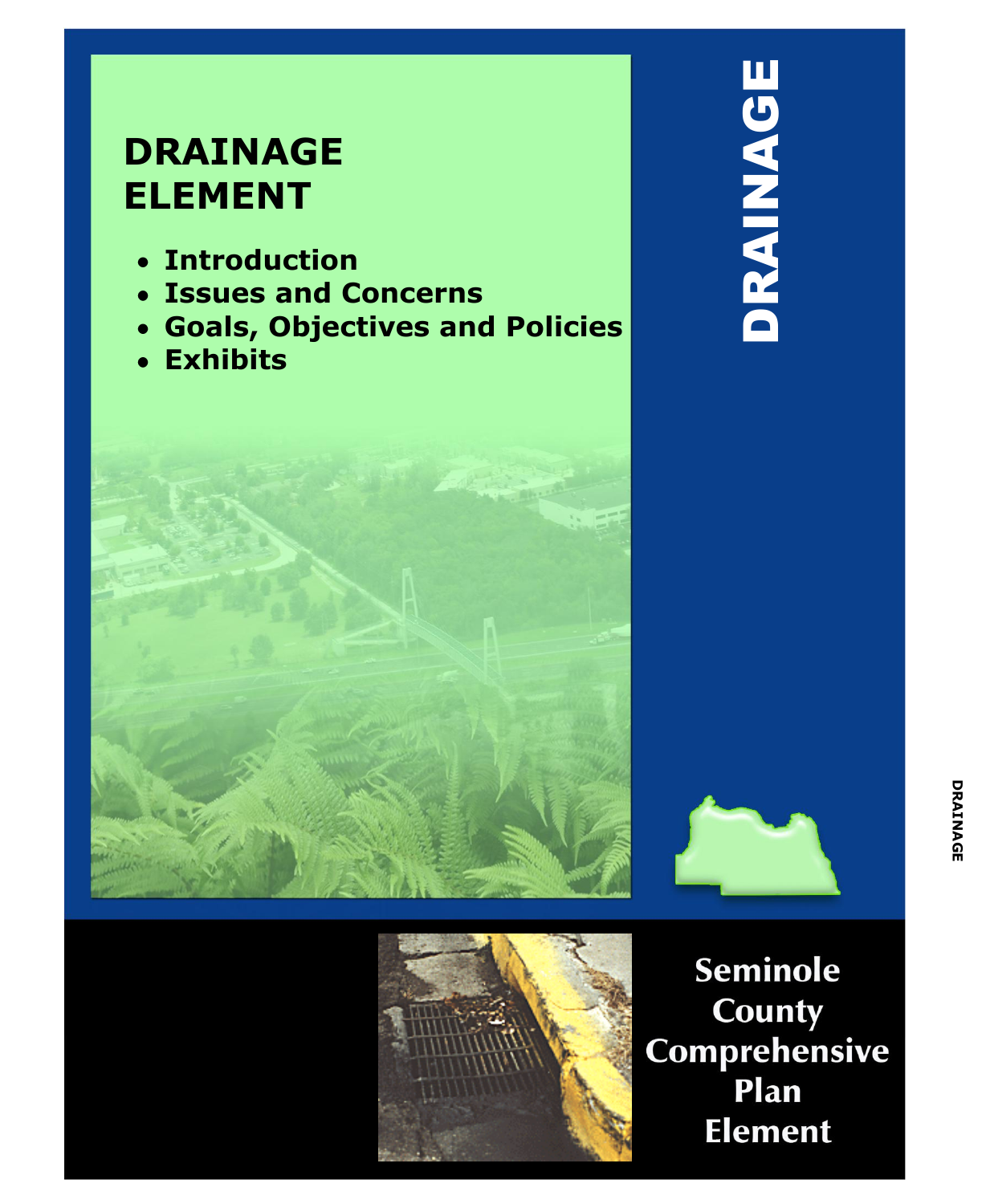

# **DRAINAGE ELEMENT INTRODUCTION**

Section 163.3177(6)(c), Florida Statutes, requires that each Comprehensive Plan contain a general sanitary sewer, solid waste, drainage, potable water, and natural groundwater aquifer recharge element. As part of meeting this requirement, County has prepared and adopted a standalone Drainage Element

The Drainage Element assesses current and anticipated needs associated with stormwater management, defines the County philosophy and policy direction with regards to addressing these issues and outlines a long-range implementation plan to solve the identified problems. The focus of the County's Stormwater Program concerns both the quantity aspects of drainage relating to capacity and flood control and, also, the quality of runoff into receiving waters.

The County's major stormwater conveyance system was initially comprised largely of a system of private, inadequately maintained agricultural ditches and canals connected to natural streams, which feed into the major lakes and rivers. This conveyance system, while once adequate to serve a predominantly agricultural community, has been increasingly strained by the needs of a growing, urbanized County. Standards have been established for correction of deficiencies and are intended to ensure that improvements are made to key structures within all basins in a comprehensive fashion. Eleven master basin evaluations, of the sixteen identified basins, have been completed. Three more are in progress. A number of additional deficiencies that have been identified by the studies so far.

County stormwater standards contained within the Land Development Code address peak rate discharge only. As a result of the drainage basin evaluations, a "rolling" five-year program strategy has been established to systematically identify and improve existing deficiencies. The Stormwater Capital Improvements Program annually updates the five-year list of planned deficiency corrections which is then adopted into the Capital Improvements Element of the Comprehensive Plan. The ability to fund ongoing stormwater needs is key to accomplishing the identified program within a reasonable time period. To this end, the County has annually allotted monetary resources towards the program and continues to consider additional sources of income that could expand the program's efforts.

An additional issue of increasing concern is the water quality impacts of storm runoff to receiving water bodies. Currently, Seminole County is monitoring over seventy-five locations in many natural water bodies. The current status of the lakes and rivers with regards to water quality has been assessed and several programs are being implemented improving water quality. Further, regulations promulgated by the US Environmental Protection Agency known as the National Pollutant Discharge Elimination System have had significant impacts on the County's level of monitoring outfalls to waters of the State. Additionally, the Florida Department of Environmental Protection is working with Seminole County for the implementation of Total Maximum Daily Loads on many of the County's receiving water bodies.

Lastly, one of the most significant new projects completed by the County's Roads-Stormwater Division has been the development of a Countywide Watershed Atlas, a website that serves as the public clearinghouse for stormwater, water resources, and other natural resources data regarding Seminole County. This tool contains hydrologic data (water level and flow data), bathymetric (contour) data, vegetation data, wildlife data, and water quality data on all of the water bodies in Seminole County, providing staff, citizens, and professionals with up to date information online.

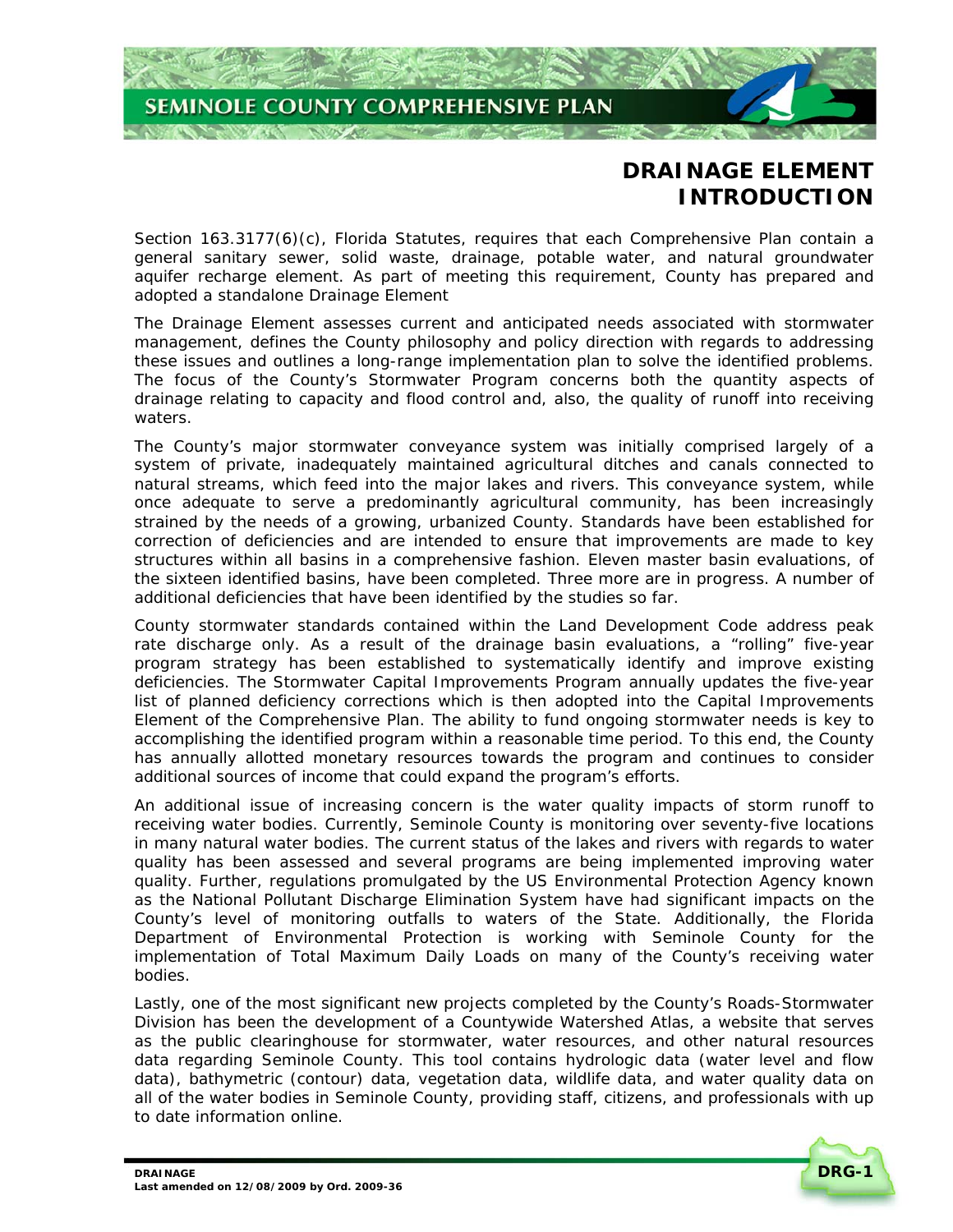

Primary sources of information used to produce this element are from or include the following:

- A Seminole County Public Works
- B Seminole County Development Review Division
- C Seminole County Roads-Stormwater Division
- D Seminole County Drainage Inventory and Engineering Evaluations

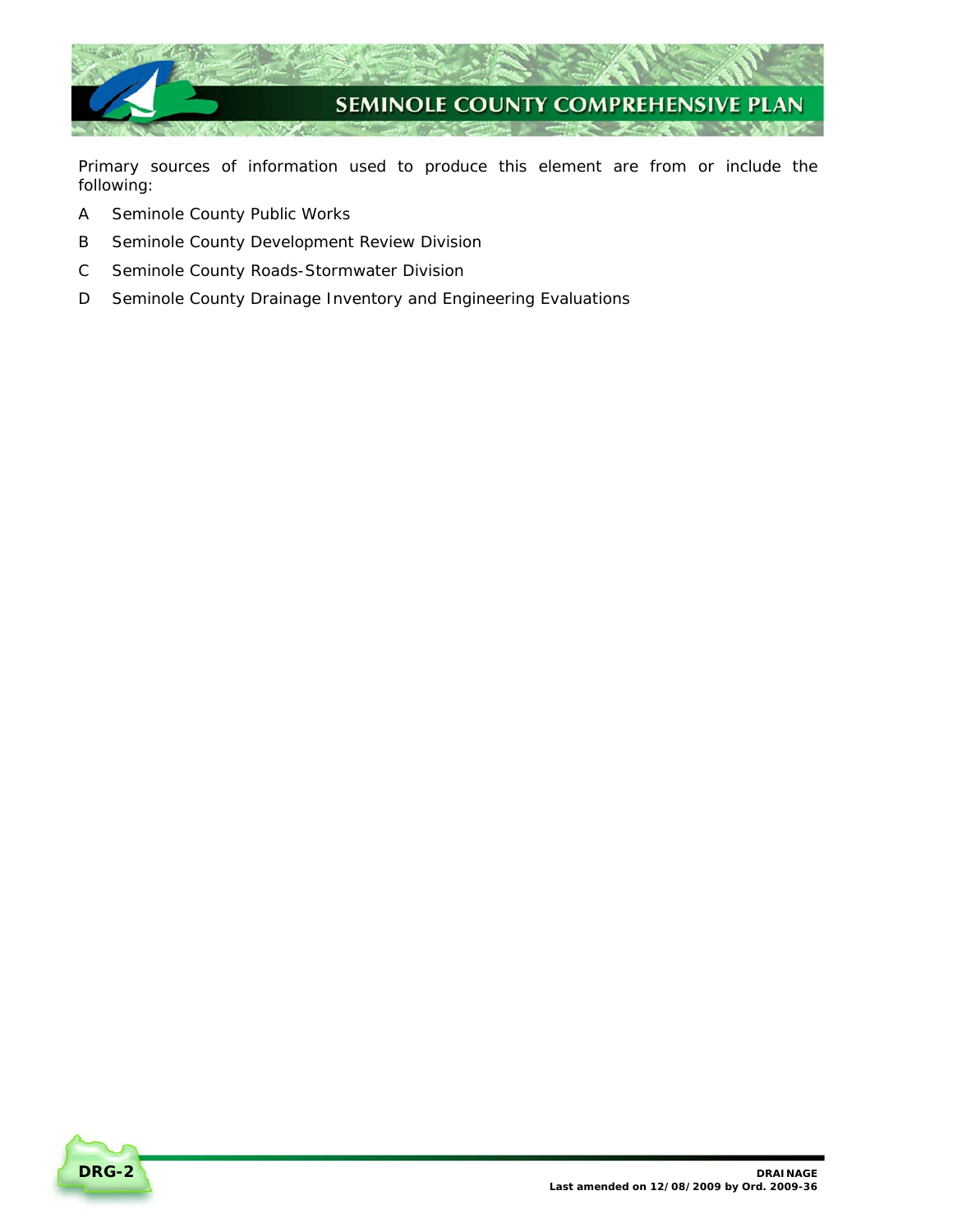

# **DRAINAGE ELEMENT ISSUES AND CONCERNS**

#### **Issue DRG 1 Basin Evaluation/Improvements**

To meet the requirements of the Florida Growth Management Act, Chapter 163 Florida Statutes, and to ensure the public safety and protection of property, continued analysis of the County's existing stormwater system and a continued, systematic program to correct existing deficiencies and meet future demands is necessary, and has been ongoing since the late 1980's.

In order to assess the magnitude of existing drainage deficiencies, Seminole County undertook a planning study of stormwater needs, entitled the "Stormwater Management Study". This study was based on available information and an assessment of the County's major conveyance system. The primary finding of this study indicated that a significant portion of the existing drainage infrastructure is in need of improvement*. Policy DRG 1.6 Strategy for Deficiency Correction/Study Implementation* identifies the chronological process for completing identification of deficiencies and correction, beginning with the drainage basin evaluations, or basin inventory and engineering studies. The completion of eleven of sixteen needed drainage basin evaluations has more accurately defined deficiencies and dollars needed to evaluate potential upstream and downstream impacts of proposed solutions. The primary goal of the Stormwater Management Study was the prioritization of master basin evaluations necessary to accurately determine existing deficiencies and future needs.

The eleven master basin evaluations that have been completed for Seminole County include. (All the basins identified for study are depicted on *Exhibit DRG: Seminole County Drainage Basins):* 

- A Gee Creek
- B Little Lake Howell
- C Howell Creek
- D Lake Jesup
- E Little Econ River
- F Little Wekiva River
- G Midway
- H Lake Monroe
- I Soldier's Creek
- J Sanford (completed by the City of Sanford)
- K Big Wekiva

The original evaluations have identified the ten and twenty-five year storm frequencies and used twenty-four hour rainfall events under existing hydrologic conditions to determine deficiencies. Since 1996, all basin evaluations have included analysis of the mean annual (2.3 year), ten year,

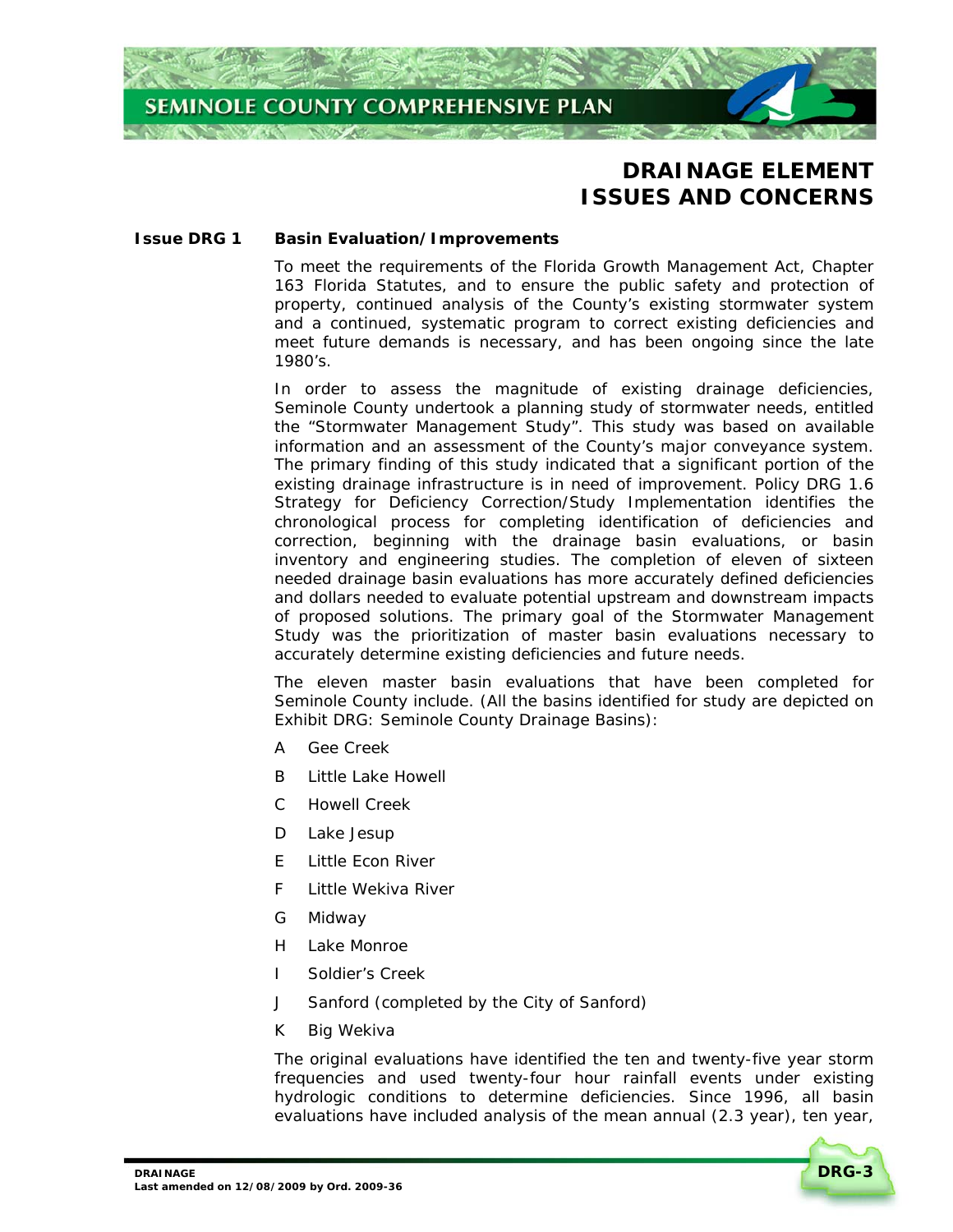

twenty-five year, fifty year, and one-hundred year storm events. There are five remaining basin evaluations to be completed. Funds are committed annually within the Capital Improvements Element to continue basin evaluations and improvements.

# **Issue DRG 2 Funding**

Funding continues to be one of the most important issues of the County's current Stormwater Management Program. The cost of correcting unfunded deficiencies has grown steadily in recent years. The dollar increase is due both to the identification of needs from the master basin evaluations and the few projects that have been funded since that time.

An effective Stormwater Program will ensure public safety, minimize flooding, ensure sufficient treatment of runoff and meet or exceed regulatory requirements, which is especially true given the implementation of Florida Department Environmental Protection's Total Maximum Daily Load (TMDL) program. This will require the continued implementation of the specific master basin plans, correction of existing deficiencies, regulatory mandates, and ongoing system maintenance. The acquisition of right-ofway is an essential component to the long-range maintenance of stormwater facilities. The magnitude of costs associated with meeting these needs is beyond the means of the County's currently applied revenue sources.

A final component, which is critical to effective stormwater management in the new millennium, is maintaining an effective water quality program. Higher standards are required today for maintaining the water quality of receiving water bodies from the State and federal government than in 1991. Currently, the County has a limited water quality monitoring program that is maintained through the National Pollutant Discharge Elimination System requirements, but the County is working with the Florida Department of Environmental Protection towards expanding future monitoring efforts as part of the TMDL program.

Upon completion of the five remaining basin evaluations, the number and cost of identified deficiencies will likely increase. Historical funding sources allocated for stormwater evaluations and deficiency correction have not addressed comprehensive stormwater program needs.

Seminole County shall continue to pursue development of funding strategies, which generates the required funds while being equitable to County residents. As recommended within the Stormwater Management Study, Seminole County has in the past and is continuing to evaluate funding mechanisms to alleviate these deficiencies. Financing alternatives recommended by the Stormwater Study include bonding, special improvement assessment districts, and a stormwater utility fee. These alternatives and others may be considered by Seminole County for funding of specific drainage improvement needs to supplement a stormwater utility or similar programs.

A dedicated stormwater funding source could enable to take advantage of future grant opportunities. State grants now require a 50% or greater local match.

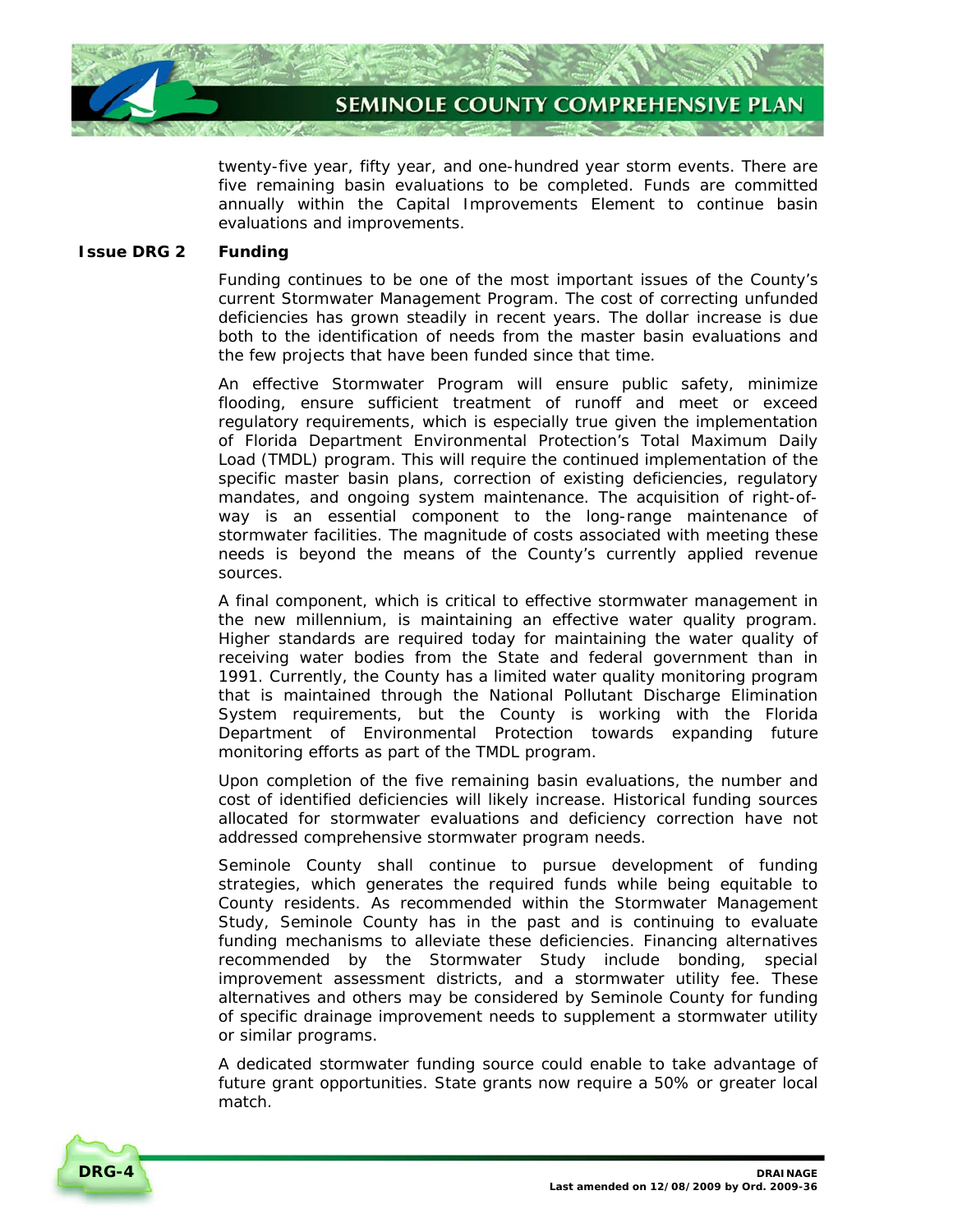

#### **Issue DRG 3 Operation and Maintenance**

Historically, Seminole County's maintenance of stormwater facilities has focused primarily on improvements associated with the development, expansion and maintenance of County roadways. With the correction of deficiencies and establishment of standards based upon a facilities performance, and given the current growth rate and the continuing natural deterioration of existing drainage systems, ongoing maintenance and structural improvements are issues of increasing importance. Seminole County should consider increasing current stormwater facility maintenance practices and enhance its maintenance program.

Privately owned systems are a major issue that will continue into the future. A number of primary stormwater conveyance systems are under private ownership, thus prohibiting county maintenance. The County initiated a program to acquire and/or secure legal access to drainage rights of way since improvements and maintenance of these ditches and canals is becoming a critical component to the overall stormwater program. Methods to fund this program are to be considered.

Another issue that the County plans to address in the future is the use of underdrain facilities. Underdrains are perforated pipe systems placed under or around ponds and roadways to aid in drawdown and recovery of stormwater. They are typically used in areas where natural storage retention systems do not provide sufficient percolation or used where there is insufficient land for retention ponds. Historically, these systems have required an extensive and expensive amount of maintenance to keep them free of debris and organic accumulation. The use and resulting high maintenance requirements of underdrain facilities as an alternative stormwater management device is becoming an increasing issue of concern for Seminole County and other local governments. Regulations requiring local government certification and maintenance of such systems have created a costly burden to local governments and the local community. Inadequate facility maintenance poses serious water quality impacts to local communities. Since the St. Johns River Water Management District has revised its rules regarding underdrains, they are being used less often. Seminole County currently has plans to review the regulations and minimize the use of underdrains.

#### **Issue DRG 4 Intergovernmental Coordination**

Due to the interconnection of surface water flow and the operation of drainage systems, it is cost-effective and more efficient to study, fund and implement master plans by basin areas rather than jurisdictional boundaries. Historically Seminole County has paid for the master basin planning of all basins except the Sanford Basin. This initiative provides a platform for coordination with numerous local governments and other agencies to collaborate with implementation of the plans. To continue and expand upon this coordination, Seminole County adopted a resolution in 1989 establishing an Intergovernmental Task Force for Stormwater Management. The Task Force membership, now called the Middle Basin Working Group, is comprised of officials representing Orange County, the District, and all municipalities and other concerned agencies within Seminole and Orange Counties. The purpose of this Working Group is to

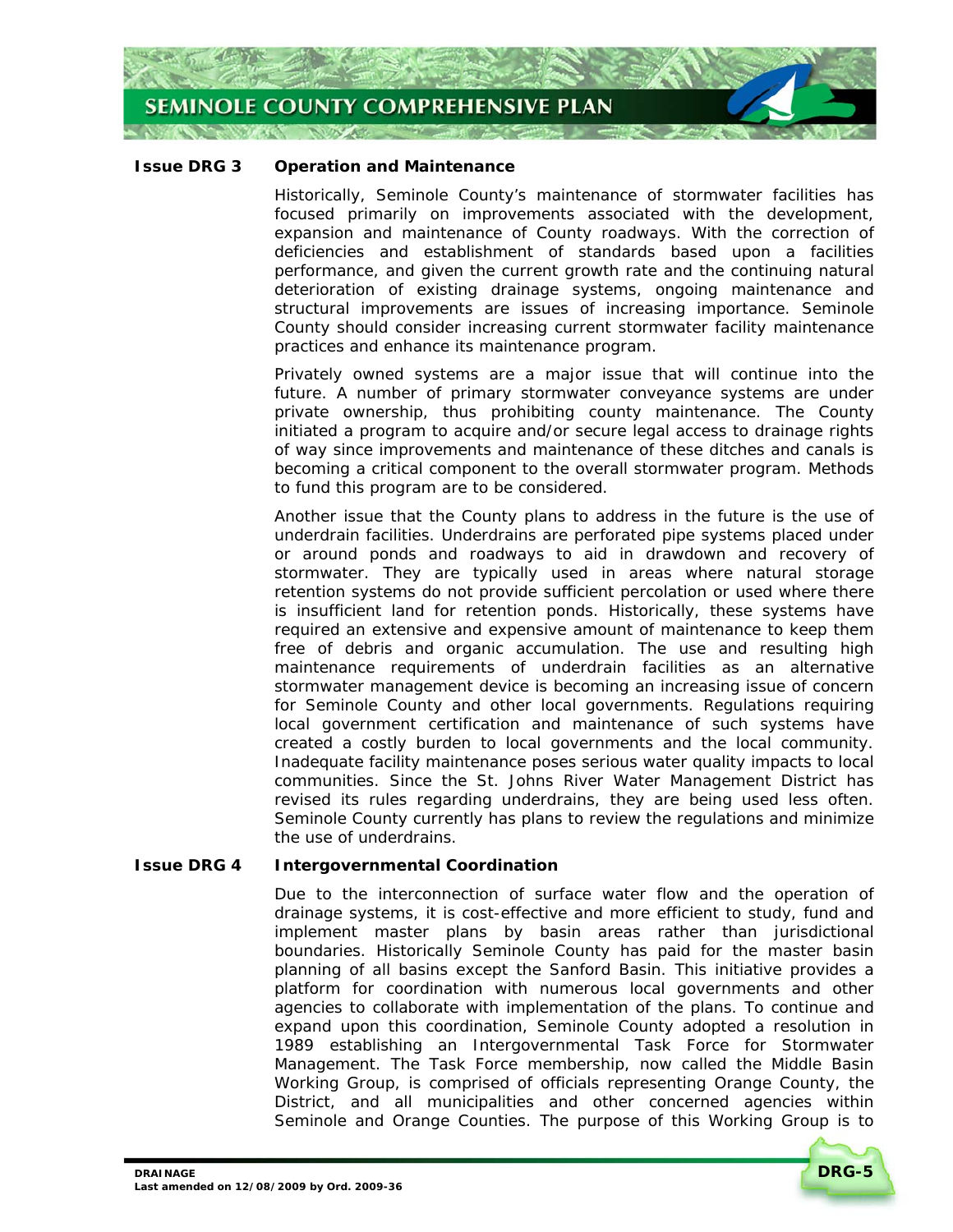

partner with the District to increase education, funding for projects, and improve water quality of the middle St. Johns River Basin.

During the Spring of 2000, Seminole County went online with a revolutionary new web-based information system known as the Seminole County Watershed Atlas. This tool contains the County's best available information on water quality, hydrology, bathymetry, vegetation, and in some cases, wildlife in an easy to use search format for all of Seminole County's natural waterbodies. Additionally, this tool contains a powerful search engine for bibliographic information on waterbodies, including studies, reports, and other information types. It also provides real-time water quality information on select water bodies of Seminole County, National Pollutant Discharge Elimination System information, meteorological data, and Total Maximum Daily Load results for designated impaired water bodies. It is vital to the future of the educational endeavors of Seminole County Roads-Stormwater Division that continued commitment to this tool occurs and that it is available for others to use.

#### **Issue DRG 5 Private Facilities/Retrofitting**

Seminole County is responsible for the development and operation of publicly owned stormwater facilities. There are a significant number of private systems that are inadequate and/or not maintained posing the potential for local flooding and water quality degradation. Two general categories of private stormwater facilities need attention: (1) improperly maintained and deteriorating structures and (2) older systems, which are inadequate and not consistent with current design regulations.

The improvement and ongoing maintenance of existing stormwater facilities is an issue of increasing importance given the age and continuing deterioration of these structures. Maintenance of systems associated with private developments is typically the responsibility of homeowner associations. Where improvements and facility replacement are necessary, Seminole County makes private property owners aware of alternative options for facility correction to include the establishment of Municipal Services Taxing Units which permit the County to correct deficiencies and maintain facilities.

Today, there are many older developments that cannot adequately handle the volume of stormwater runoff generated on-site, and are without provisions for treatment to ensure water quality. Seminole County now regulates the expansion and/or redevelopment of all sites to require that stormwater facilities meet or exceed existing regulations to the maximum extent practical.

#### **Issue DRG 6 Water Quality – Assessment and Improvement**

Statewide, there is increasing concern over the contribution of stormwater runoff to the water quality of receiving water bodies. For Seminole County, a designated Primary Water Caution Area (by the St. Johns River Water Management District) (District), groundwater is of increasing concern and regulation. Additionally, water quality standards for development must be addressed to meet the requirements of the Florida Growth Management Act, Chapter 163, Florida Statues. Currently, regulations and standards associated with the construction, design and operation of stormwater

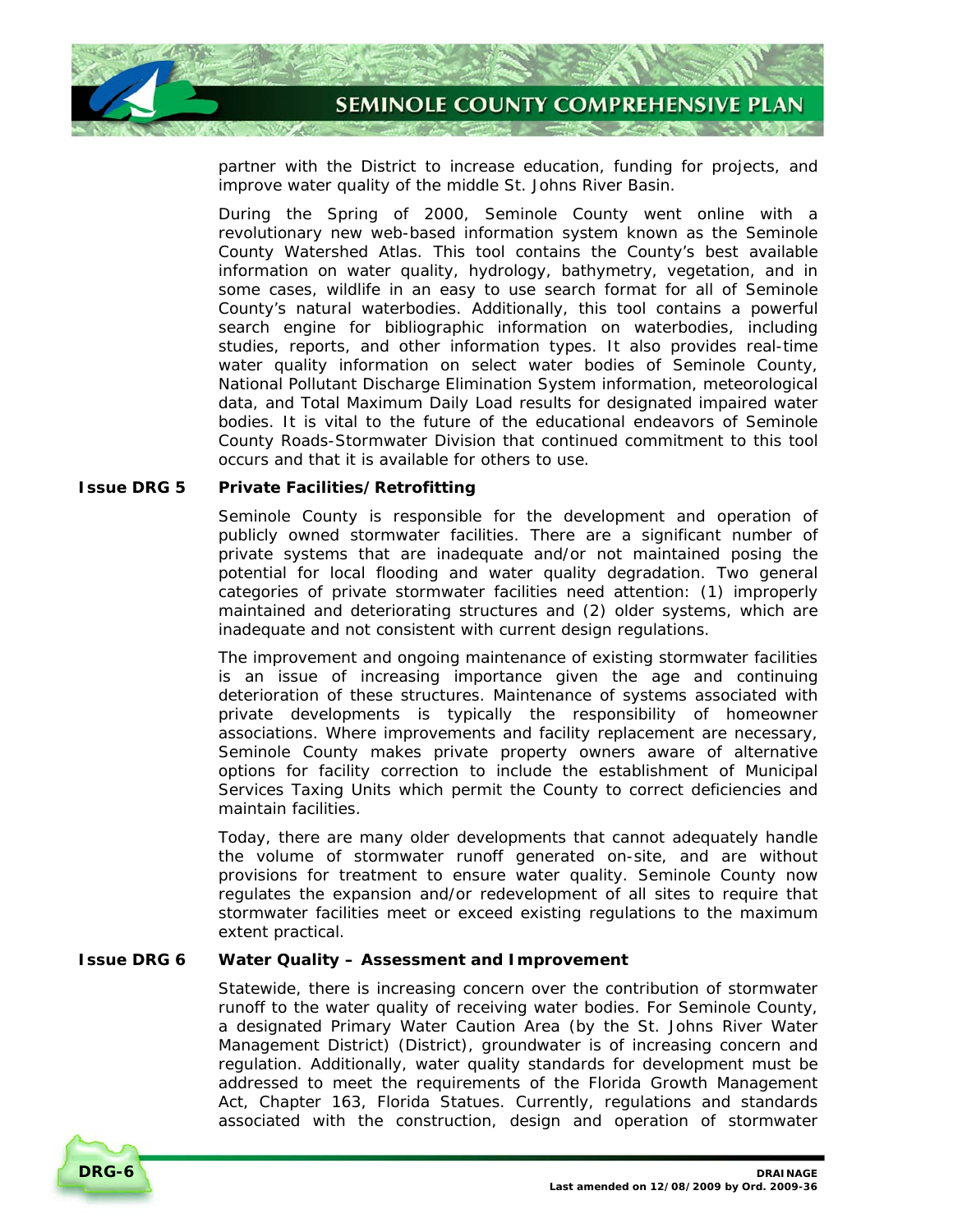

management facilities address water quality treatment. Programs for improving existing degraded receiving bodies are of concern. Potential impacts can be divided into two general categories: point and non-point sources of contribution.

The Water Quality Program and the Lake Management Program have been implemented by the County to assess and monitor, on an ongoing basis, water quality in the County's primary drainage ways and receiving bodies to determine critical areas or specific pollution conditions associated with stormwater runoff and to identify a long-range program to correct problems. The Water Quality Section currently monitors (or collects surface water samples) on a quarterly basis (four times a year) at approximately seventy-five locations. The Roads-Stormwater Division's Water Quality Section's primary objectives are monitoring, assessing, protecting, and enhancing the quality of surface waters in unincorporated Seminole County. These objectives are achieved through a coordinated sampling program, public education and outreach, County (internal) education and training, volunteer revegetation and clean up projects, water quality improvement projects, and by providing technical assistance to residents and other agencies. The cooperative education and outreach programs include District Watershed Action Volunteers, University of Florida Lake Watch, and Florida Yards and Neighborhoods.

The United States Environmental Protection Agency required that Seminole County, as well as the seven cities within the County, apply for a National Pollutant Discharge Elimination System Stormwater Permit (NPDES). The overall goal of this permit, as part of the Federal Clean Water Act, is to reduce the amount of pollutants in stormwater runoff that is discharged directly into natural waterbodies, streams and rivers. This goal is achieved through the previously mentioned tasks (monitoring, education, improvement projects, etc.). This goal is also achieved through State regulations that were implemented in the 1980's, which require developments to construct stormwater systems that provide water quality treatment for stormwater runoff (such as retention ponds and other similarly functioning structures).

The County was issued an NPDES permit numbered FLS 000038 in 1998. The NPDES permit requires tracking many activities throughout the year and summarizing them in an Annual Report that is submitted to Florida Department of Environmental Protection (FDEP).

This includes the tracking and collection of information and activities from numerous divisions and departments across the County, as well as the collection and analysis of water quality data from various locations throughout the County.

These locations include lakes, rivers, creeks and streams. The water quality data collected can be seen and is explained on the Seminole Watershed Atlas, which can be found at www.seminole.wateratlas.org. In addition to the water chemistry sampling program, the Water Quality staff conducts biological monitoring/habitat assessments bi-annually at thirty-five lake, stream and river locations. This type of biological monitoring includes Stream Conditions Index, Rapid Bioassessment , and Lakes Condition Index. This monitoring includes assessing impacts on in-stream/lake

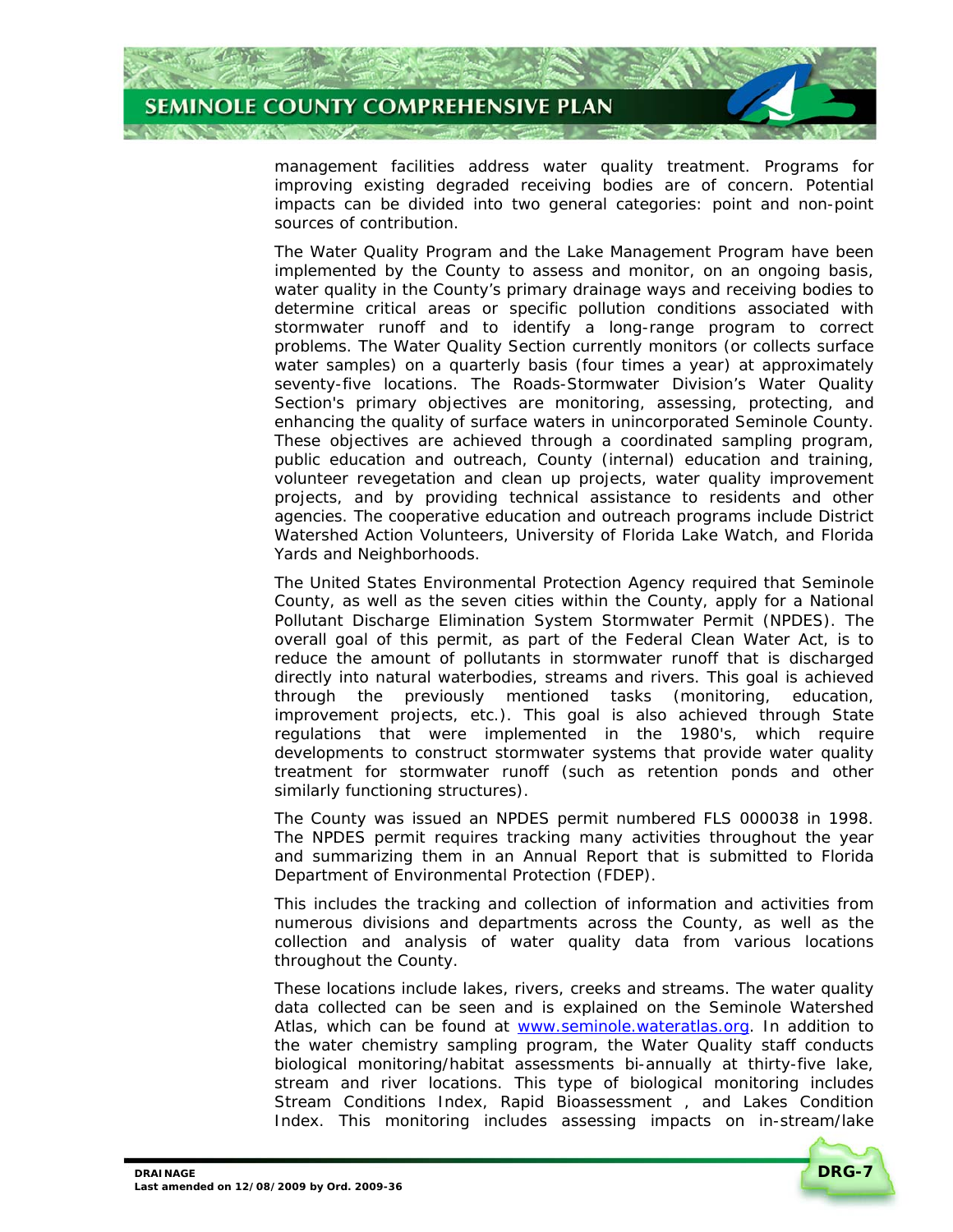

habitats, as well as the surrounding areas, types of habitats found, and identification of macroinvertebrates (insects and insect larvae) in the water body. This type of assessment will give an overall picture of the health of the water body. This information, once collected and assessed, is also be available on the Seminole Watershed Atlas.

#### **Impaired Surface Waters Rule Development**

The "Identification of Impaired Surface Waters" Rule (62-303 Florida Administrative Code) (FAC) was made available by Florida Department of Environmental Protection (FDEP) on September 5, 2000. This rule defines impairment for lakes, streams, and rivers based on nutrient enrichment, and State water quality standards based on designated uses.

The Federal Clean Water Act requires that states must submit lists of surface waters that do not meet applicable water quality standards (impaired waters) and develop Total Maximum Daily Loads (TMDL) for these waters. Essentially, each impaired water body/segment will be allowed to receive a certain annual amount/quantity of pollutant from every source, this includes point sources (industries, wastewater treatment plants, etc.), stormwater runoff, agricultural runoff, and air deposition. The TMDL development for each pollutant of concern for each water body will be determined by Rule 62-303, FAC.

The development and implementation of the TMDLs by FDEP is currently being conducted on a five-phase cycle that rotates through Florida's major basins every five years, and includes initial basin assessment, coordinated monitoring, data analysis and TMDL development, basin management plan development, and implementation. Seminole County has waters in basin Group 2 and Group 3.

Currently there are 24 impaired waterbodies identified by the FDEP TMDL program. Individual Basin Management Action Plans (BMAP) are currently being developed for several of these waterbodies, with the remainder to be initiated within the near future. These BMAPs describe what activities and capital improvements (CIP) projects will be implemented in order to restore the health of each water body. Each local government, agency, and/or private entity that contributes pollutant loads to an impaired water body are required by State and Federal regulations to identify specific activities and or CIPs that will be funded and implemented to offset or reduce their individual pollutant loads. Funding sources for these TMDL implementation projects need to be identified.

The following is the currently listed water bodies/water body segments that are on the FDEP TMDL list verified for Seminole County:

- 1 Lake Adelaide 13 Lake Jesup
- 
- 
- 
- 
- 
- 7 Econlockhatchee River 19 Lake Orienta
- 
- 2 Lake Alma 14 Lake Jesup at the St. Johns River
- 3 Chub Creek 15 Lake Monroe
- 4 Cranes Strand Ditch 16 Little Econlockhatchee River
- 5 Bear Gully Lake 17 Little Wekiva River
- 6 DeForest Lake 18 Lockhart Smith Canal
	-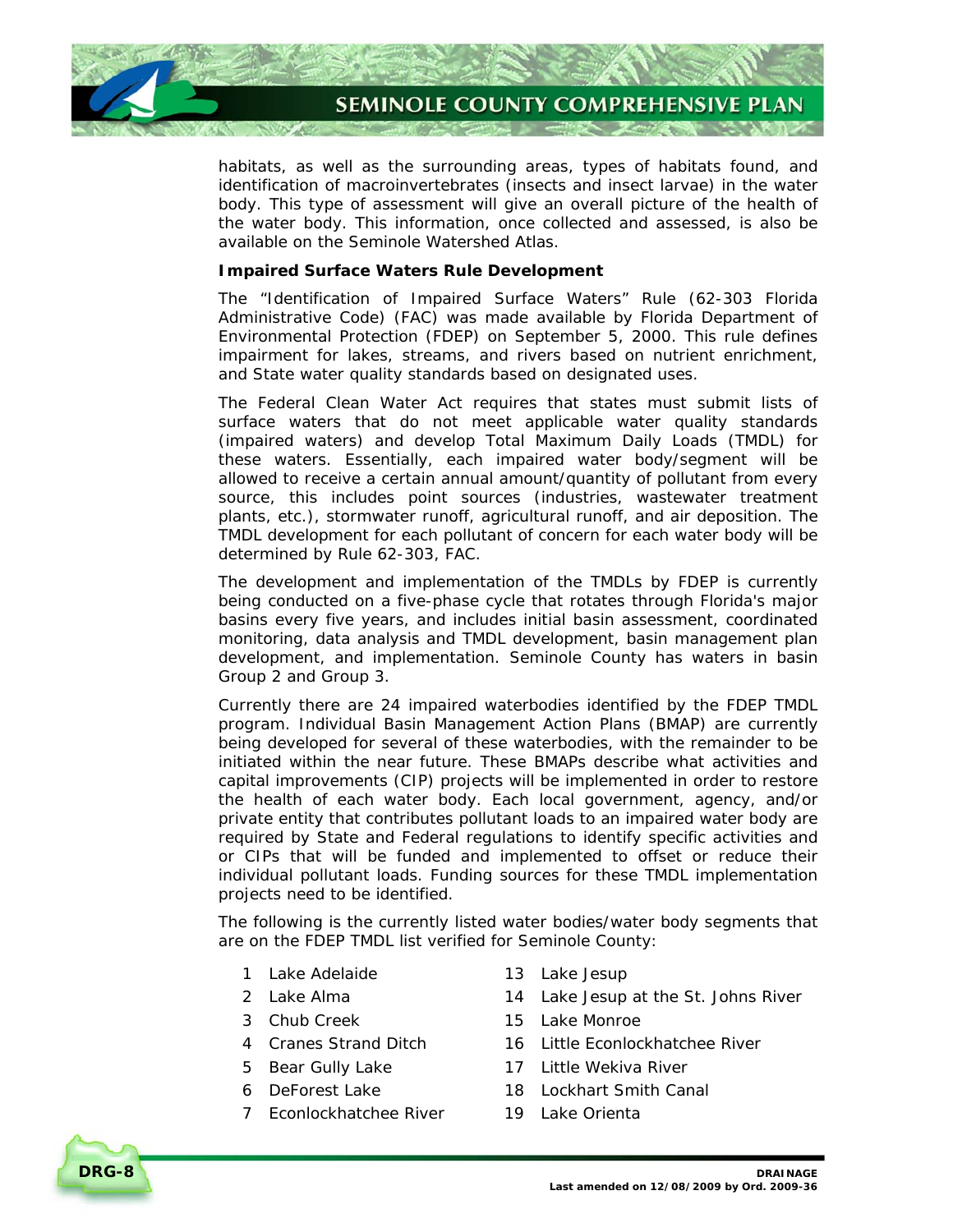

- 
- 
- 
- 
- 
- 8 Lake Florida 20 Salt Creek
- 9 Lake Fruitwood 21 Sweetwater Creek
- 10 Lake Howell 22 Lake Searcy
- 11 Howell Creek 23 St. Johns River
- 12 Lake Harney 24 Wekiva Springs/River

# **Issue DRG 7 Level of Service**

A level of service is defined by Rule 9J-5, Florida Administrative Code, as an indicator of the extent or degree of service provided by, or proposed to be provided by a facility based on and related to the operational characteristics of the facility. The adoption of a level of service for stormwater facilities must ensure that acceptable flood control and water quality is maintained or improved with the issuance of development permits or capital improvements scheduling.

Generally, levels of service are set based upon the average daily demand for service of a person, employee, housing unit, vehicle or square footage by type of use. However, this concept cannot readily be applied to stormwater conveyance systems. Rather, a "level of protection" is defined based upon the frequency and duration of a rainfall event and the performance of the facility regarding flood control and water quality treatment. For the drainage element, level of service is actually a level of protection. Levels of service have been established for development. The adopted level of service is consistent with the rules of the Florida Department of Environmental Protection and the St. Johns River Water Management District. The County has also adopted as a level of service the same standard criteria for correction of deficiencies.

Seminole County is implementing a deficiency correction program for drainage structures. *Policy DRG 5.4 Water Quality Monitoring and Deficiency Correction Program* outlines guidelines for the systematic correction of deficiencies and ongoing facility maintenance. The deficiency correction program focuses on meeting the standards for development in Seminole County (*Exhibit DRG: Level of Service Standards for Development*). Additionally, the basin evaluations used to identify deficiencies have developed guidelines used to assign critical duration design storms based on the type of facility being used. Basin evaluations and improvements are made in a priority order as adopted within the Capital Improvements Element until completed and improved to accommodate, at a minimum, a 25 year design storm.

# **Issue DRG 8 Recharge Protection and Groundwater Supply**

The most effective aquifer recharge areas are often located within areas most suitable to development. Development performance standards and other mechanisms have been implemented to ensure the preservation of the most effective recharge areas.

The Floridan Aquifer is the primary source of potable water for Seminole County. Replenishment of the Aquifer occurs primarily from rainfall on recharge areas. The most effective recharge areas are generally high, dry uplands with highly permeable soils. Within Seminole County, most

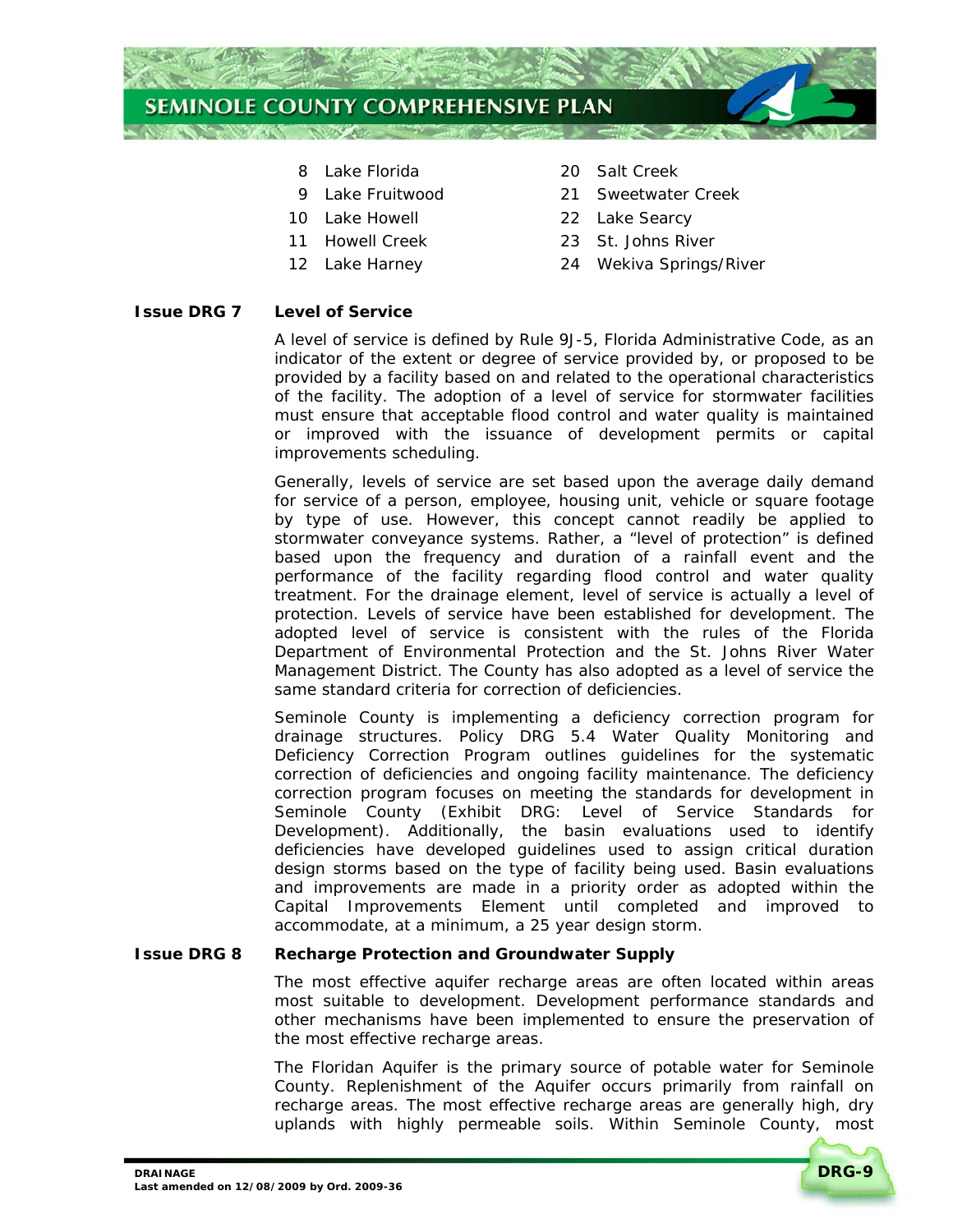

effective recharge areas are located within the southwest part of the County, the I-4 corridor and the Geneva area. These areas are clearly shown in *Exhibit FLU Series: Recharge Areas*. In order to ensure that functions of most effective recharge areas are maintained, including, but not limited to, the protection of water quality, measures have been implemented to maximize preservation of these areas.

Current measures include the increase of open space areas and protection of native vegetation. This is particularly important within the southwest and west portions of the County, which are highly urbanized, thus leading to a greater amount of impervious surfaces. Other means to be evaluated to supplement County regulations include use of natural retention areas, minimizing lowering of the water table, septic systems and treated effluent used for spray irrigation.

Both the quantity and quality of available potable water supplies is an increasing concern as Seminole County continues at a high rate of growth. Seminole County has conducted a Ground Water Supply Study to assess the availability and quality of potable water supplies. The study includes a Countywide (including portions of Orange County) model of the Floridan Aquifer and evaluated existing and future water demands, critical water supply areas, salt-water intrusion, and future wellfield locations. This report estimated that the County is currently overdrafting more potable water than is being recharged. The study reports that the County will not be able to meet projected water demands without substantial conservation programs, reuse of reclaimed water and surface water augmentation. The Region III Water Efficiency Group, affiliated with the Florida Section of the American Water Works Association, is a task force of County, municipal and private water supply agencies, was created to assess study results and develop recommended water conservation programs, and recommend further study needs. A wellfield protection ordinance has been adopted to regulate and develop performance standards for uses within protection zones, which may impact groundwater quality.

Since that time, the District has completed a lengthy study process of the water supply issues of the entire St. Johns River Basin, of which Seminole County is a part. Seminole County has been designated as priority water caution area as a result of this study process, known as Water 2020. This study indicated that the Floridan Aquifer, our primary source of groundwater, is scheduled to significantly decrease in volume during the next planning horizon (20 years) and it identified alternatives for water supply to offset these decreases, most notably, surface water. There are multiple issues related to establishment of a surface water supply system, including siting of facilities, costs, and minimum flows and levels, to name a few.

In 2007, Seminole County adopted a Water Supply Facilities Work Plan and is partnering with the District to construct a surface water treatment plant. Seminole County will maintain an active role in the regional water supply planning process.

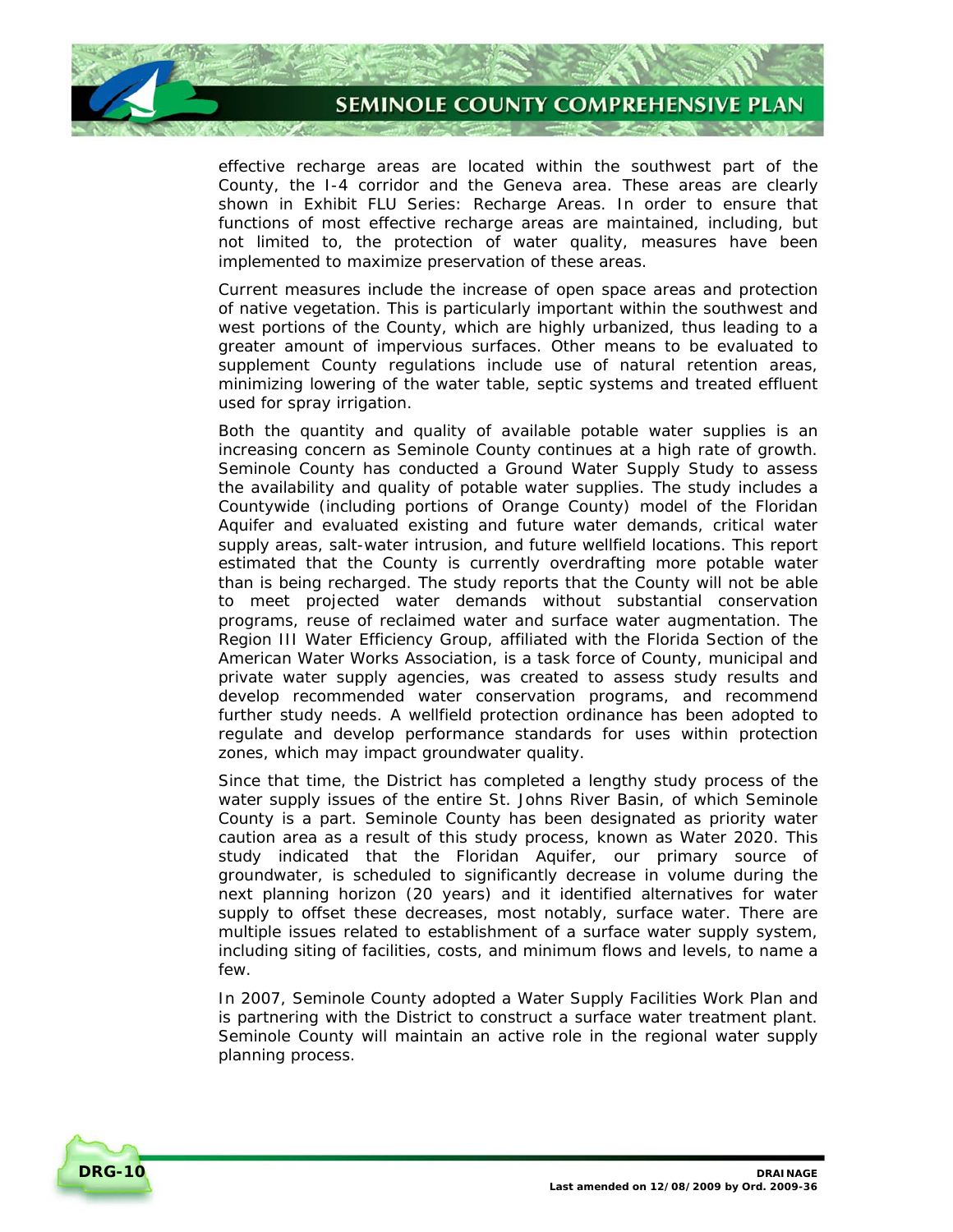

# **Issue DRG 9 Evaluation and Appraisal Report 2006 – Review of Findings**

The following items were listed as "shortcomings" in the 2006 Evaluation and Appraisal Report. A brief description of how each is being addressed is provided.

- A *Objective DRG 1 Deficiency Correction* The County needs to amend the Comprehensive Plan as necessary to incorporate the long-range deficiency correction and monitoring programs, such as those required by the United States Environmental Protection Agency and Florida Department of Environmental Protection into the Capital Improvements Element
	- o *The County annually updates the five-year Capital Improvements Element lists of facility projects. The Drainage Element section identifies capital projects dealing with deficiency correction, maintenance of stormwater structures, restoration projects, and ongoing monitoring programs.*
- B *Objective DRG 2 Facility Regulation, Construction, Design and Maintenance* – A dedicated funding source has not been identified to correct existing facility deficiencies.
	- o *The County currently has two Municipal Service Taxing Units in effect – one for unincorporated roads and one for Fire/Rescue. These were enacted by a vote of the Board as necessary to the health, safety and welfare of the citizens of Seminole County. While an MSTU for Drainage would be the most direct route towards securing a dedicated funding source, the current reductions in ad valorem tax revenues and general direction from the State to not make up these losses with additional tax or millage increases makes the use of such a measure inadvisable at this time. This does not mean that work on identified critical stormwater issues is not being undertaken. It does mean that work will likely proceed at a slower pace and over a longer period of time.*
- C *Objective DRG 3 Natural Resource Impacts* Future TMDL regulations will likely require no net increase in pollutants discharging from a developed or redeveloped site.
	- o *Once such regulation is put into effect, the Comprehensive Plan and Land Development Code will be updated to incorporate effective measures to meet the standard.*
- D *Objective DRG 4– Funding* Lack of a dedicated stormwater funding source will significantly limit future grant opportunities, since State funds now require a minimum 50% match of funds.
	- o *As noted in B 1 above, at this time new funding initiatives are unlikely to be put into place.*
- E *Objective DRG 5– Levels of Service* No shortcoming identified.
- F *Objective DRG 6 Intergovernmental Coordination* No shortcoming identified.

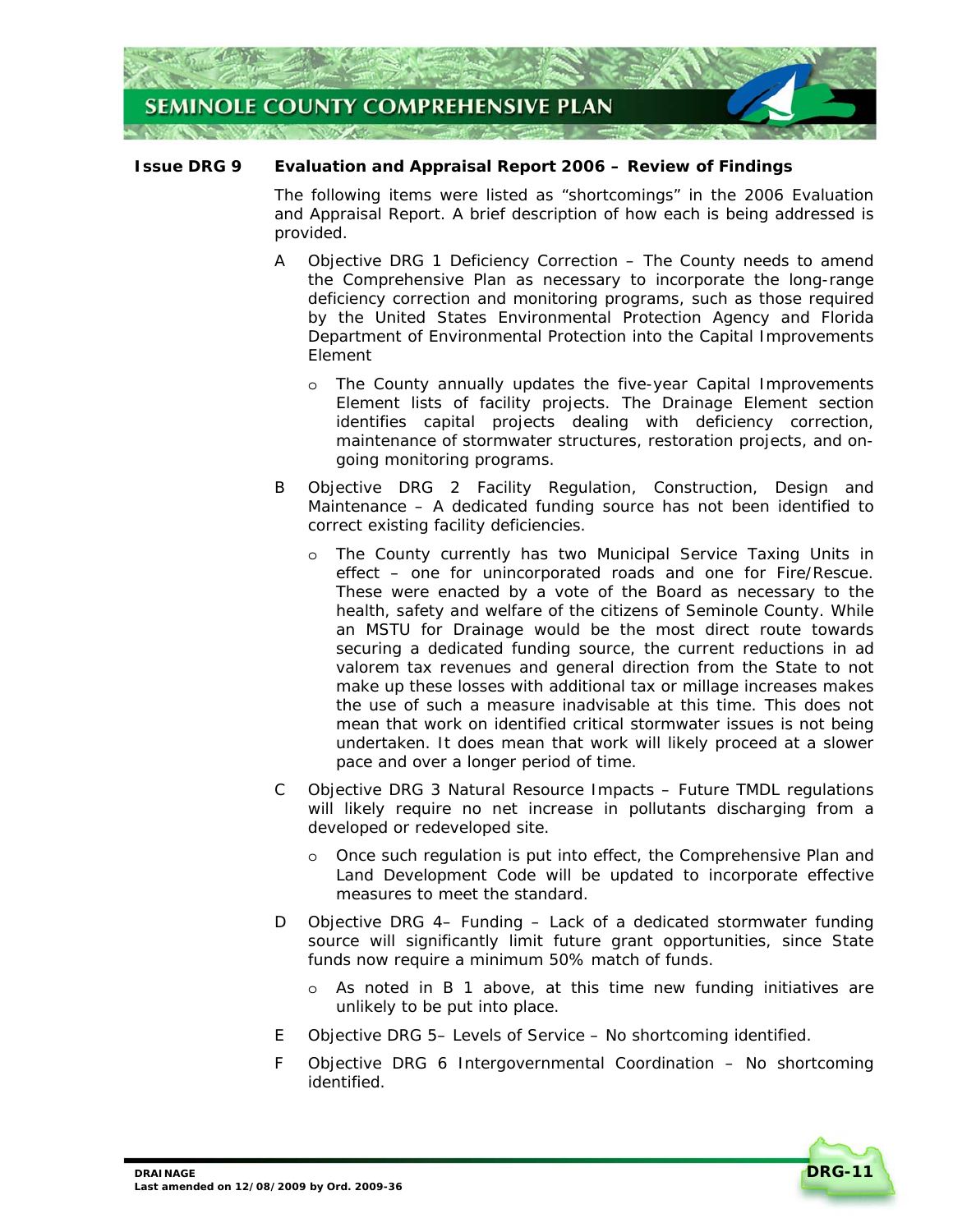

# **Issue DRG 10 Total Maximum Daily Load**

Total Maximum Daily Load (TMDL) is a calculation of the maximum amount of a pollutant that a water body can receive and still meet water quality standards, and an allocation of that amount to the pollutant's sources.

The Federal Clean Water Act requires that states submit a list of impaired surface waters that do not meet applicable water quality standards and establish TMDLs for these waters. Essentially, each impaired water body/segment will be allowed to receive a certain annual amount/quantity of pollutant from every source such as point sources (industries, wastewater treatment plants, etc.), stormwater runoff, agricultural runoff, and air deposition. The TMDL development for each pollutant of concern for each water body will be determined by the Impaired Waters Rule through the TMDL development cycle.

Water bodies that are determined to be unhealthy or "impaired", based on the State's water quality standards, require the development and implementation of specific management plans which will return the water bodies to their previously unimpaired or healthy state. There are currently 24 water bodies in Seminole County identified as impaired water bodies. The completed plan will be reviewed and approved by the Secretary of FDEP and the findings incorporated into each participant's National Pollutant Discharge Elimination (NPDE) permit requirements.

County staff will continue to work cooperatively with staff from the Florida Department of Environmental (FDEP) toward developing a proactive approach to the TMDL process through the County's monitoring program, NPDES program, education/outreach programs, and County Watershed Atlas project. These projects, along with coordination between County and FDEP staff, with the assistance of the County's consultant, has and will continue to enable the County to participate and have greater affect upon the development of TMDLs for all impaired water bodies, including those within County municipalities.

In 2007, the County and County Municipalities approved an interlocal agreement to significantly streamline intergovernmental cooperation and funding opportunities to address this issue without creating a new entity or superseding the authority of individual jurisdictions.

# **Issue DRG 11 Low Impact Development**

Low Impact Development (LID) is an innovative approach to stormwater management that incorporates various land planning and design practices and technologies to reduce impact to water quality from urban development. Implementation of LID approaches is a requirement of the County's National Pollutant Discharge Elimination System permit.

In general, the LID approach includes practices that:

- A Encourage preservation of natural resources;
- B Allow development in a manner that helps mitigate potential environmental impacts.
- C Reduce cost of stormwater management systems;
- D Use a host of integrated management practices to reduce runoff; and

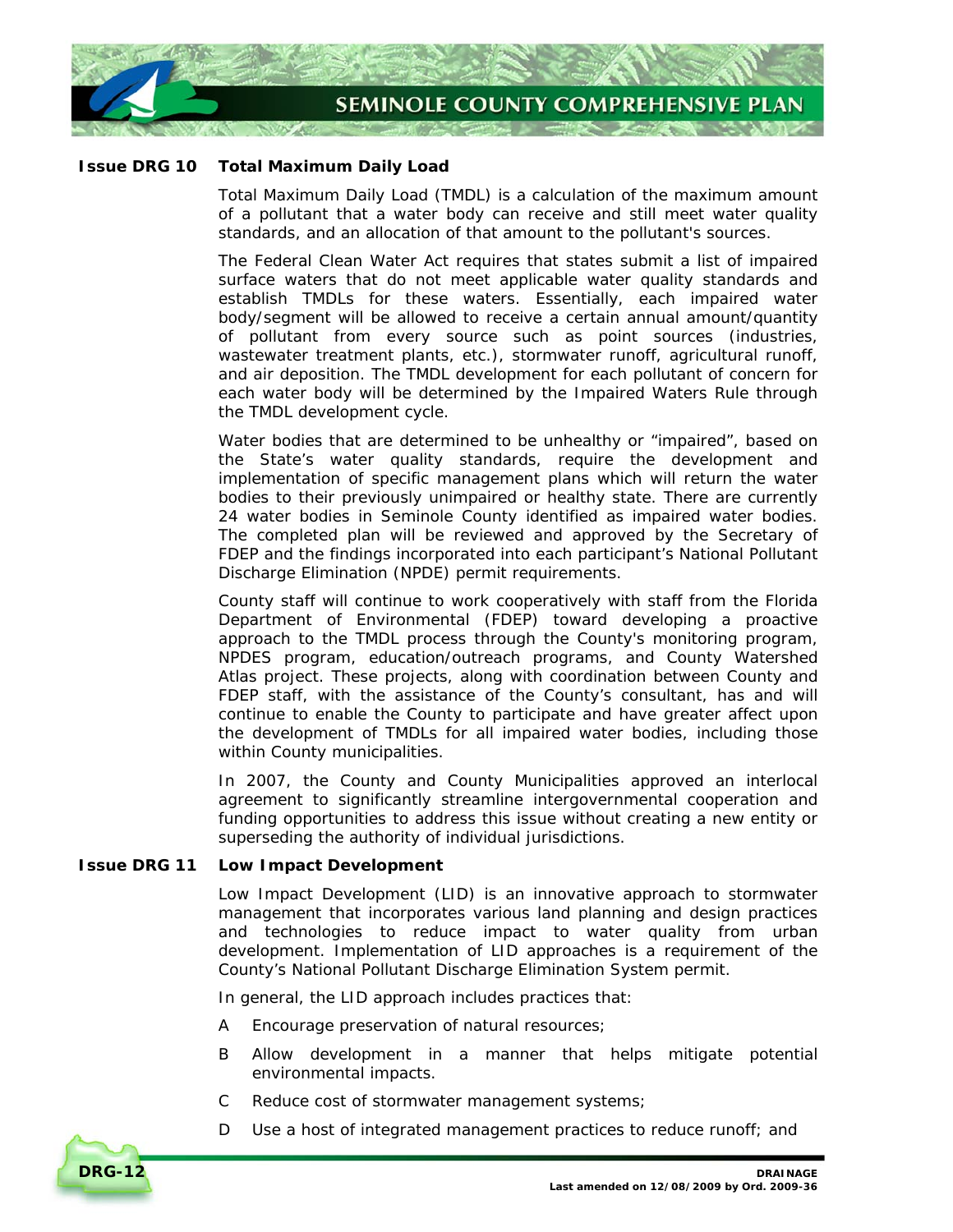

E Reduce pollutants into the environment.

# **Issue DRG 12 Development of Countywide Water Quality Protection and Monitoring**

The County's Water Quality Section of the Roads-Stormwater Division has primary objectives of monitoring, protecting, and restoring the quality of surface waters in unincorporated Seminole County. These objectives are achieved through a coordinated sampling program, public education and outreach, County (internal) education and training, volunteer re-vegetation and clean up projects, water quality improvement projects, and by providing technical assistance to residents and other agencies.

The US Environmental Protection Agency (EPA) required that Seminole County, as well as the seven Cities within the County, apply for and receive a National Pollutant Discharge Elimination System Stormwater Permit (NPDES). (Most other large counties and municipalities throughout the Country were required to obtain this permit as well.) The overall goal of this permit, as part of the Federal Clean Water Act, is to reduce the amount of pollutants in stormwater runoff that are discharged directly into natural waterbodies, streams and river systems. This goal is achieved through the previously mentioned tasks (monitoring, education, improvement projects, etc.). This goal is also achieved through State regulations that were implemented in the 1980's, which require developments to construct stormwater systems that provide water quality treatment for stormwater runoff (such as retention ponds and other similarly functioning structures). The County is required by the NPDES permit to track many of these tasks throughout the year and to summarize them in an Annual Report, which is submitted to Florida Department of Environmental Protection (FDEP).

In addition, the County Water Quality Section is also tasked with assisting regulatory agencies in the development and implementation of the Total Maximum Daily Load Program, which is also Federally mandated by the Clean Water Act and administered by EPA and FDEP. This program requires the assessment of a water body's health and the determination as to whether it is meeting its designated uses, which in Seminole County equates to recreational uses (i.e. fishable and swimmable). Currently, there were 24 waterbodies within the County that were identified as not meeting the water quality standards for recreation. County staff is working with FDEP to identify the causes of the waterbodies impairments and identifying ways to restore their health, through education as well structural and nonstructural projects.

As noted previously, the Water Quality Section currently monitors (or collects surface water samples) on a quarterly basis at approximately seventy-five locations. These locations include lakes, rivers, creeks and streams. The water quality data from these samples can be seen and explained on the Seminole Watershed Atlas (www.seminole.wateratlas.org). The Atlas is an online tool providing water resource data on Seminole County waterbodies from all agencies collecting the information. Starting in the fall of 2001, in addition to the water chemistry sampling program, the Water Quality staff initially began conducting biological monitoring/habitat assessments annually on five stream and river locations. This type of monitoring is called SCI (Stream Conditions Index) or BioRecon (rapid

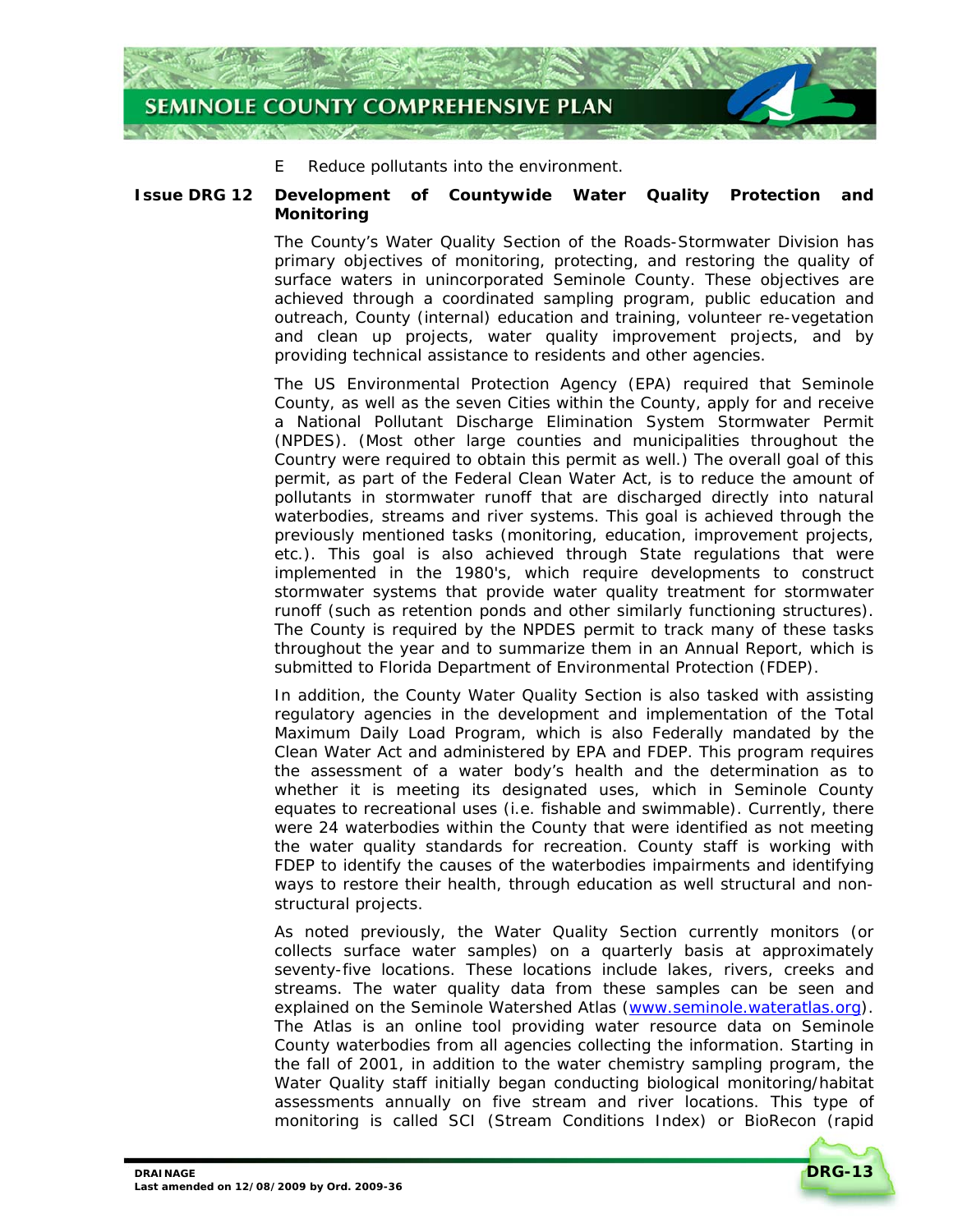

biological assessments). This monitoring will include assessing impacts on in-stream habitats, as well as the surrounding habitats, types of habitats found, and identifying macroinvertebrates (insects and insect larvae) in the stream/river. This type of assessment will give an overall picture of the health of the stream/river. Subsequently, a Lake Conditions Index (LCI) was developed by the State to assess the biological diversity and health of lakes, similar to the SCI methodology. Another methodology for assessing lakes using the lake's vegetation (both quantity and quality) was developed by the State and is called a Lake Vegetation Index or LVI. Water Quality staff now conducts on an annual or biannual basis, approximately 35 bioassessments (BioRecon, SCI, or LCI) and 15 LVI on County lakes, rivers, and streams. FDEP, who developed these types of assessments, have trained County staff on these assessment methodologies and continues to train and test County staff on a regular basis, as required by State regulations. All of this biological and habitat information, once collected, is available on the Seminole Watershed Atlas. Toward these endeavors, the County should provide by policy the means for continued commitment and coordination, as these monitoring activities are largely regulatory requirements under the NPDES permit.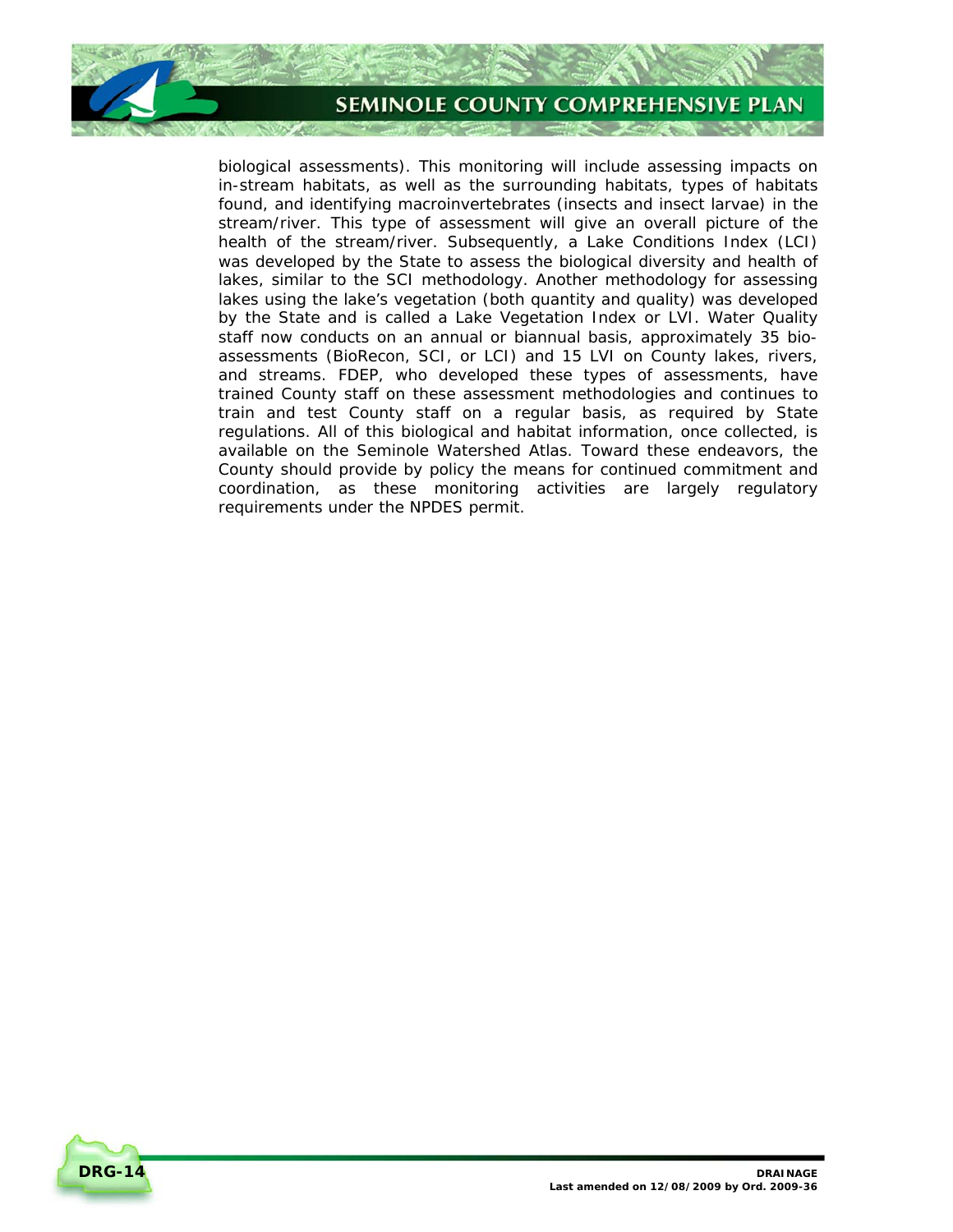

# **DRAINAGE ELEMENT GOALS, OBJECTIVES AND POLICIES**

# **GOAL**

The County will continue to implement a cost-effective stormwater program, which minimizes flooding and the adverse impacts of uncontrolled stormwater runoff to the public safety and to the quantity and quality of natural resources.

# **OBJECTIVE DRG 1 DEFICIENCY CORRECTION**

The County will continue to implement a program to systematically identify and correct existing surface water quality and stormwater management deficiencies and meet future needs. Emphasis should be placed on maximizing use of existing facilities and discouraging urban sprawl.

#### **Policy DRG 1.1 Basin Evaluations**

The County shall continue its long-range program strategy, which builds upon existing stormwater studies to direct Stormwater Program needs that shall include, at a minimum, the following activities:

- A The County shall continue to prepare individual drainage basin master plans, which survey and assess systems conditions, identify existing and future system deficiencies and identify necessary improvements to meet levels of service. These plans shall be periodically reviewed and updated; and
- B The County shall prioritize remaining basin master studies based on the best available data, ongoing agency studies, identified deficiencies and anticipated growth.

#### **Policy DRG 1.2 Deficiency Correction**

The County shall seek to eliminate identified deficiencies through a systematic program to upgrade existing structures and/or construct areawide systems as funding becomes available.

#### **Policy DRG 1.3 Complaint Tracking**

The County shall continue to operate the existing drainage complaint tracking system to facilitate the identification of nuisance problems, to assist in locating and prioritizing capital projects, and to establish a data base of historical drainage needs and corrective actions.

#### **Policy DRG 1.4 Right-of-Way Acquisition**

The County will continue to secure legal access and/or acquire rights-ofway associated with primary stormwater conveyances in order to correct deficiencies and maintain facilities.

#### **Policy DRG 1.5 Deficiency Correction**

The County shall maximize the use of existing facilities through increased capacity, operation and maintenance and consider area-wide stormwater facilities in correcting existing deficiencies and meeting growth needs.

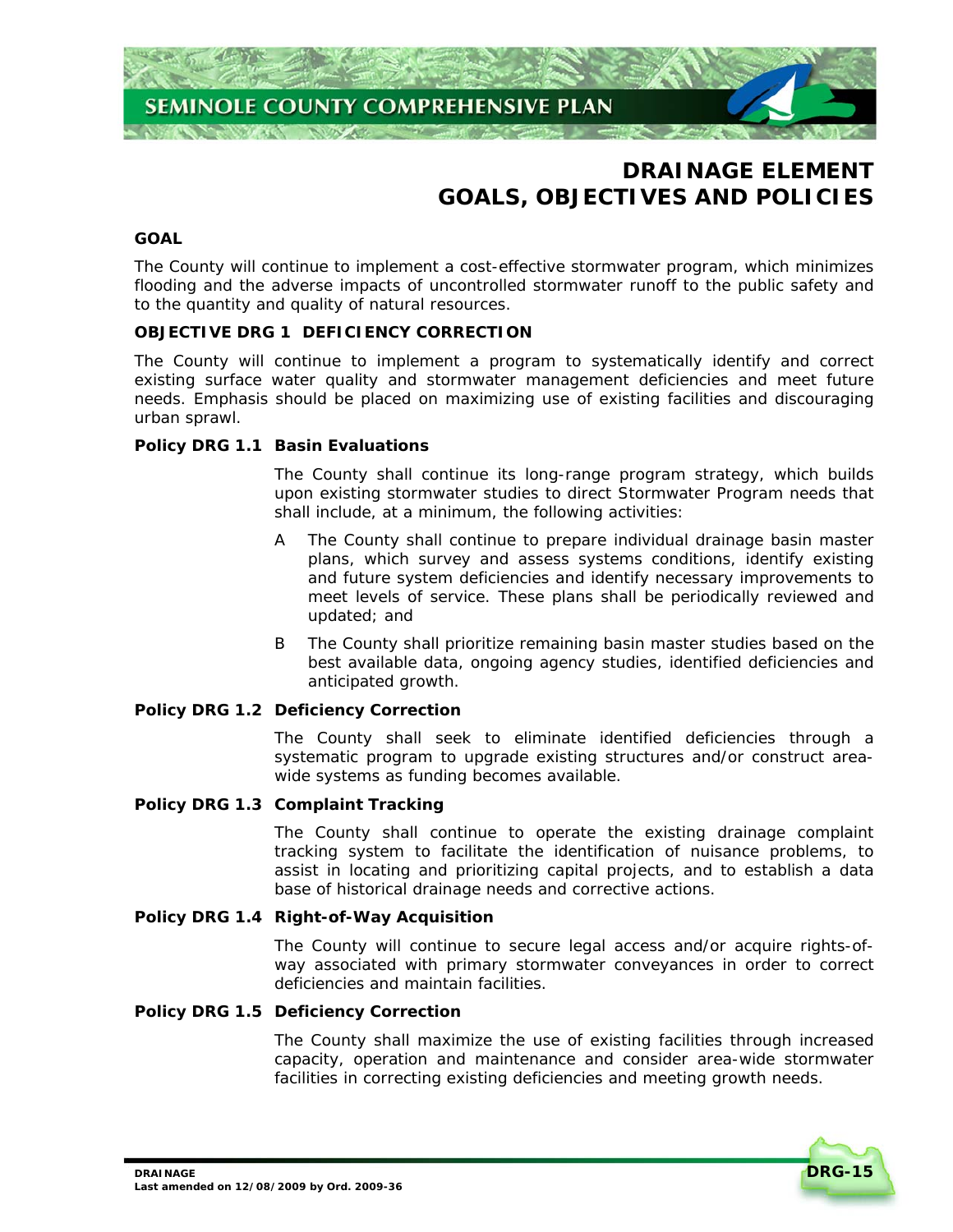

# **Policy DRG 1.6 Strategy for Deficiency Correction/Study Implementation**

The following chronology of events shall be used as a guide to facilitate the completion of basin evaluations, correction of deficiencies and maintenance of facility performance:

- A BASIN EVALUATIONS: Basin evaluations shall be completed based on *Policy DRG 1.1 Basin Evaluations*. Basin evaluations shall include the components outlined in *Policy DRG 1.1 Basin Evaluations*. and long term improvements both for water quality and quantity and identification of the design storm to which long term improvements will be made and maintained for each basin.
- B DEFICIENCY CORRECTION QUANTITY: The Capital Improvements Element of the Comprehensive Plan shall be amended annually to adopt improvement projects necessary to meet and maintain the following level of service standards:
	- 1 A 100-year/24-hour design storm standard will be assigned to bridges with spans greater than 20 feet and to any modeled stormwater structure intended to keep evacuation routes and emergency service buildings identified by the County operational.
	- 2 A 50-year/24-hour design storm standard will be assigned to all cross drains and bridges with spans less than 20 feet intended to keep operational evacuation routes and emergency services buildings identified by the County operational.
	- 3 A 25-year/24-hour design storm standard (as identified above) will be assigned to the primary drainage system and all retention/detention facilities included in the stormwater model that are not subject to the criteria listed above.
	- 4 A 10-year/24-hour design storm standard will be assigned to all closed pipe conveyance systems included in the stormwater model that are not subject to the criteria listed above.
- C DEFICIENCY CORRECTION QUALITY: The Capital Improvements Element of the Comprehensive Plan shall be amended annually to adopt improvement projects necessary to address meeting established TMDL standards:
	- 1 Maintain State water quality standards and any TMDL pollutant load reduction requirements assigned to water bodies identified as "impaired".
	- 2 Seek to identify water bodies at risk of pollutant impairment by means of the water quality monitoring program.
- D FACILITY IMPROVEMENT DESIGN: All structural improvements to the Countywide conveyance system shall be consistent with the standards and criteria adopted in *Policies DRG 5.1 Development Level of Service Standards* and *DRG 5.2 Land Development Code Stormwater Criteria* and *Exhibit DRG: Level of Service Standards For Development* as implemented within the County's Land Development Code.

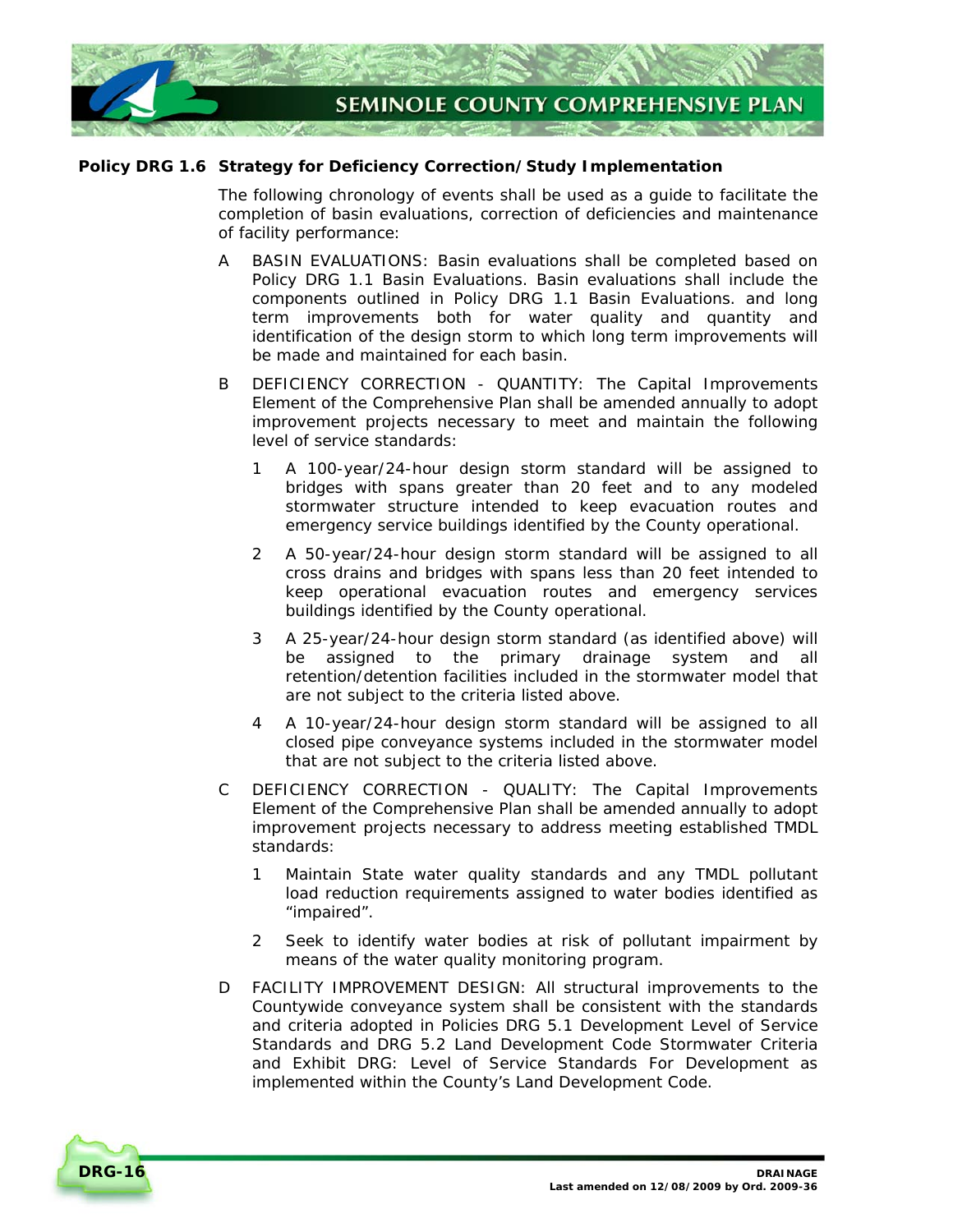

E OPERATION AND MAINTENANCE STANDARDS: Maintain an ongoing operation and maintenance program as required. Annual program costs shall be incorporated into the annual Stormwater Field Operations operational budget.

# **Policy DRG 1.7 Inclusion within the Capital Improvements Element**

The annual update to the CIE five-year capital projects listing for Drainage shall include deficiency corrections identified in the basin studies.

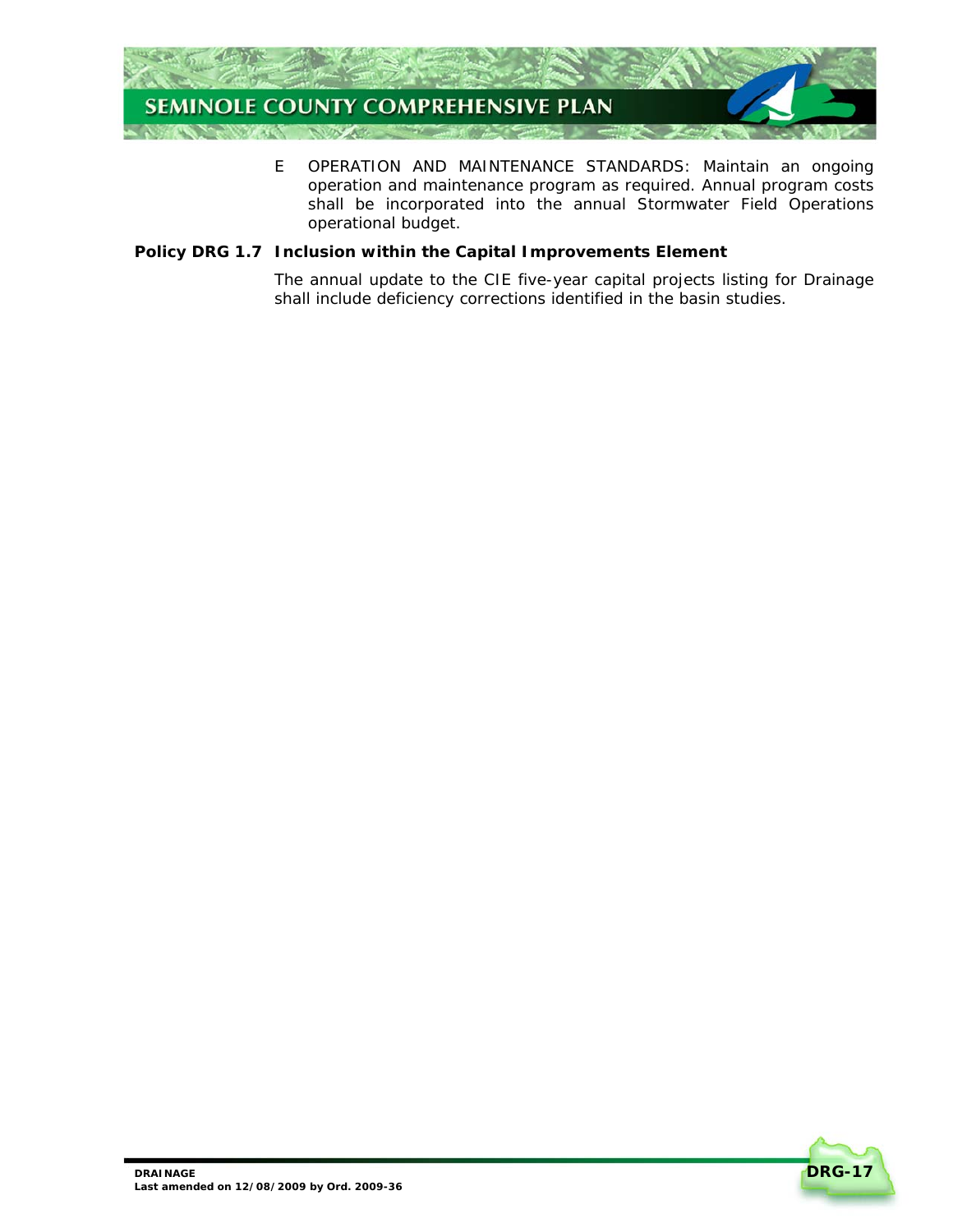

# **OBJECTIVE DRG 2 FACILITY REGULATION, CONSTRUCTION, DESIGN AND MAINTENANCE**

Protect the public safety, welfare and property from flood hazards and degradation of water quality through effective regulation, design and maintenance of stormwater facilities and systems.

# **Policy DRG 2.1 Land Development Code**

The County shall continue to amend the Land Development Code (including surface water management standards) to ensure consistency with Chapter 40C-4 Florida Administrative Code, of the St Johns River Water Management District governing stormwater management.

#### **Policy DRG 2.2 Floodprone Area Delineation**

The County shall continue to rely upon Flood Insurance Rate Maps as produced by the Federal Emergency Management Agency.

#### **Policy DRG 2.3 Floodprone Area Regulation**

The County shall address areas subject to flooding problems collaboratively with the development community, and in the development review process permit only minor modification, with compensating storage, of the 100-year flood elevation.

# **Policy DRG 2.4 Conservation Easements**

The County shall continue to require the dedication of conservation easements as a means of protecting the functions of floodways and water quality.

# **Policy DRG 2.5 Facility Construction**

The County shall prohibit alteration of existing structures and natural drainage systems that would potentially endanger public safety and/or have an adverse effect on property, water quality or other natural resources.

# **Policy DRG 2.6 Underdrain Regulations**

The County shall update the Land Development Code to effectively address the known problems associated with many underdrain facilities and provide feasible alternatives.

#### **Policy DRG 2.7 Facility Development Regulations**

The County shall continue to rely upon the Land Development Code's Surface Water Management Standards and the Building Code to ensure that the design, construction and operation of stormwater facilities is consistent with adopted engineering standards and encourages the use of best available management practices.

#### **Policy DRG 2.8 Wekiva Study Area Land Development Regulations**

The County shall enforce, and as appropriate, strengthen existing Land Development Code regulations to implement the master stormwater management plan and land development regulations provisions of the Wekiva Parkway and Protection Act, Sections 369.319 and 369.321(6), FS. Land development regulations shall implement Plan policies regarding stormwater management systems within the Wekiva Study Area.

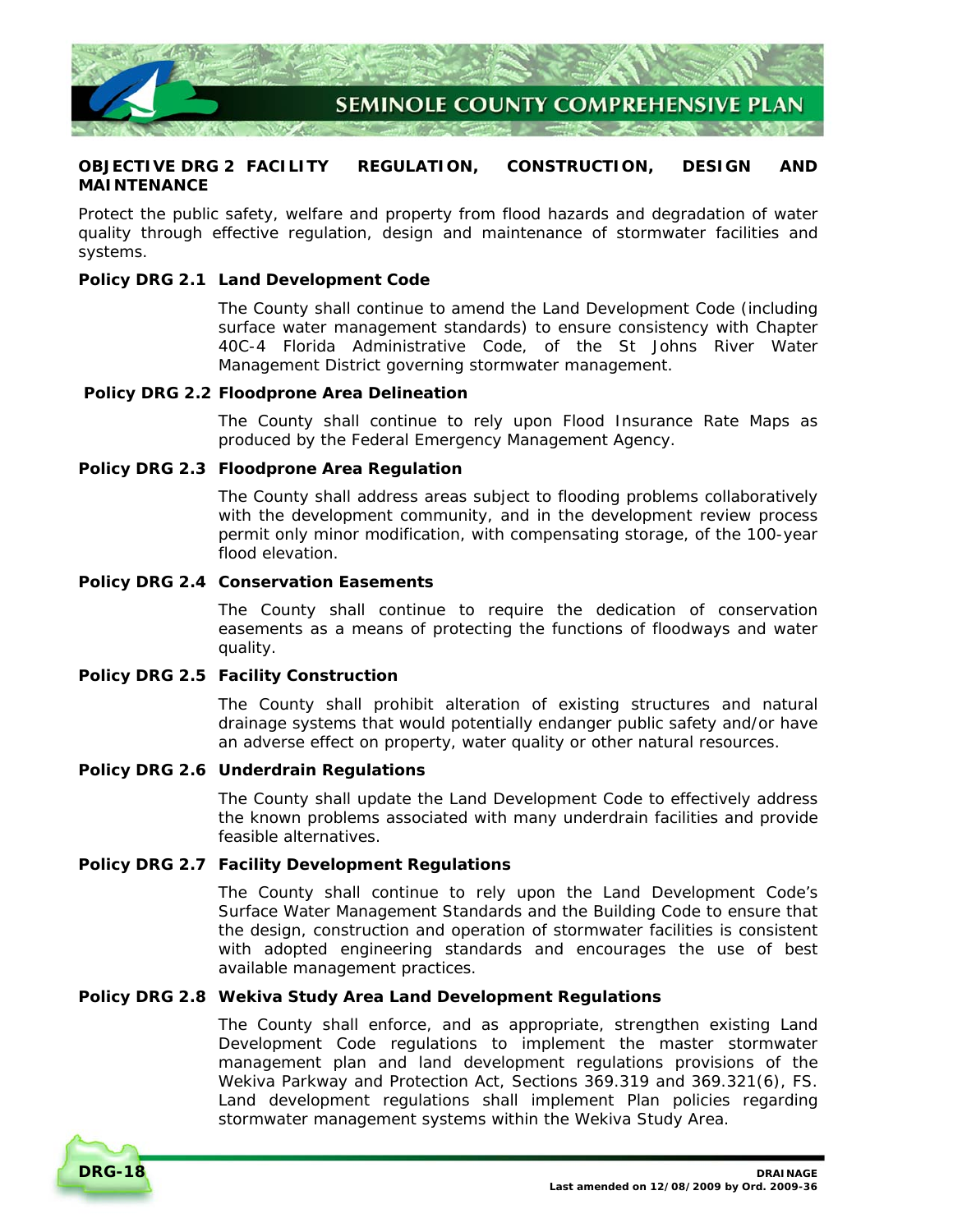

# **OBJECTIVE DRG 3 NATURAL RESOURCE IMPACTS**

The County shall maintain or improve the quality and function of natural drainage systems, ground and surface waterways, recharge areas and associated natural resources through emphasis on non-structural approaches to floodplain management. Ground water and recharge areas are further protected by *Objective CON 1 Groundwater Protection* and its associated policies; and, *Objective CON 2 Surface Water Protection* and its associated policies.

# **Policy DRG 3.1 Non-Structural Floodplain Management**

The County shall continue to rely on a nonstructural approach to floodplain management in order to maximize flood-holding capacity and minimize public expenditure for capital and maintenance costs.

# **Policy DRG 3.2 Surface Water Quality Plan**

The County shall continue implementation of its surface water quality management plan to monitor and protect the quality and functioning of surface water resources. This program shall continue coordination with the St. Johns River Water Management District, Florida Department of Environmental Protection and US Environmental Protection Agency stormwater programs to increase consistency with programs such as the National Pollutant Discharge Elimination System (NPDES) and Total Maximum Daily Load (TMDL).

The County shall work cooperatively with the Florida Department of Environmental (FDEP) to develop a proactive approach to the TMDL process through the County's monitoring program, NPDES, Lake Management Program, and County's Watershed Atlas Project. These projects, and coordination between County and FDEP staff, with assistance from the County's consultant, has and will continue to enable the County to participate and have greater affect upon the development of TMDLs for all impaired water bodies, including those located within municipalities.

# **Policy DRG 3.3 Agency Coordination**

The County shall continue to work with the St. Johns River Water Management District, the Federal Emergency Management Agency and other agencies to update mapping of floodways, identify point sources of pollution, conduct basin specific studies and develop regulations for the protection of drainageways.

# **Policy DRG 3.4 Stormwater Runoff Treatment**

The County shall continue to rely on the Land Development Code and encourage nonstructural techniques such as Low Impact Development to ensure stormwater runoff be treated to reduce the pollutant loads discharged into receiving waters. Waters that have been identified as "impaired" and assigned Total Maximum Daily Load pollutant levels, may require additional or more stringent treatment.

# **Policy DRG 3.5 Development Regulations**

The County shall prohibit development practices, which create overdrainage of land and soil.

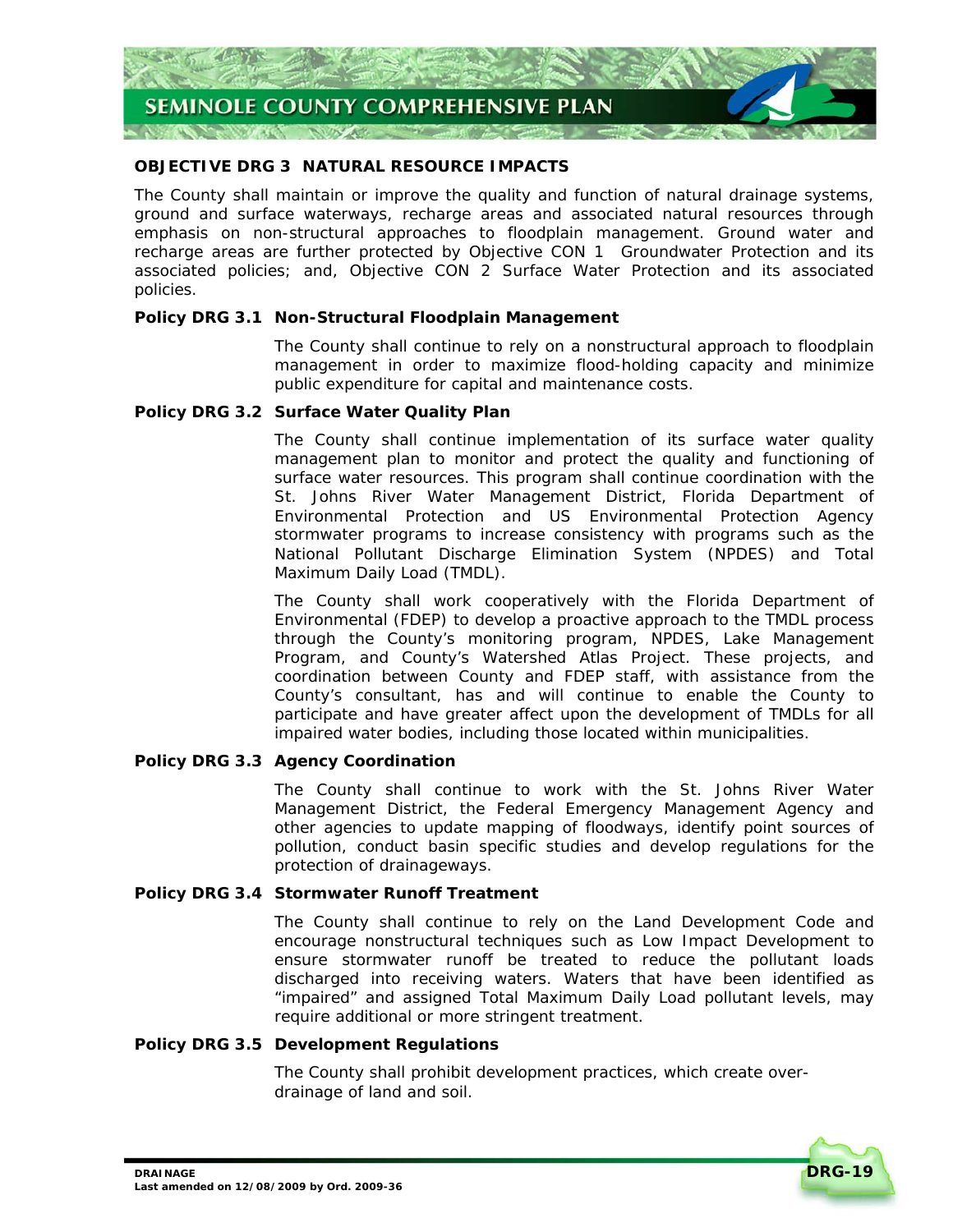

# **Policy DRG 3.6 Low Impact Development Practices**

The County shall amend the Land Development Code by 2010 to incorporate Low Impact Development (LID)practices to stormwater management that conserve and protect natural resource systems, reduce infrastructure costs, and mitigate potential environmental impacts.

In general, the LID approach includes practices that:

- A Encourage preservation of natural resources;
- B Allow development in a manner that helps mitigate potential environmental impacts;
- C Reduce cost of stormwater management systems;
- D Use a host of management practices to reduce runoff; and
- E Reduce pollutants into the environment.

# **Policy DRG 3.7 Groundwater Recharge/Facility Design**

The County shall require on-site detention and/or retention facilities placement in upland areas to maximize groundwater recharge.

#### **Policy DRG 3.8 Education Program/Brochure**

The County shall continue its commitment to its public education programs, supporting all appropriate videos, brochures, and other means of providing education in the following instructional areas: the causes and potential for flooding; the importance of natural conditions and vegetation to water quality maintenance; the importance of keeping drainage ways unobstructed; available County information such as Flood Insurance Rate Maps; County and State Code requirements; and ways to maintain water quality of lakes, conveyances and retention ponds. Brochures for public dissemination shall continue to be developed. The online Seminole County Watershed Atlas is an example of a public education program product.

#### **Policy DRG 3.9 Groundwater Recharge**

The County shall continue to evaluate its protection of recharge areas with each Evaluation and Appraisal Reporting cycle and amend regulations as necessary to ensure that natural recharge of groundwater from rainfall is not decreased.

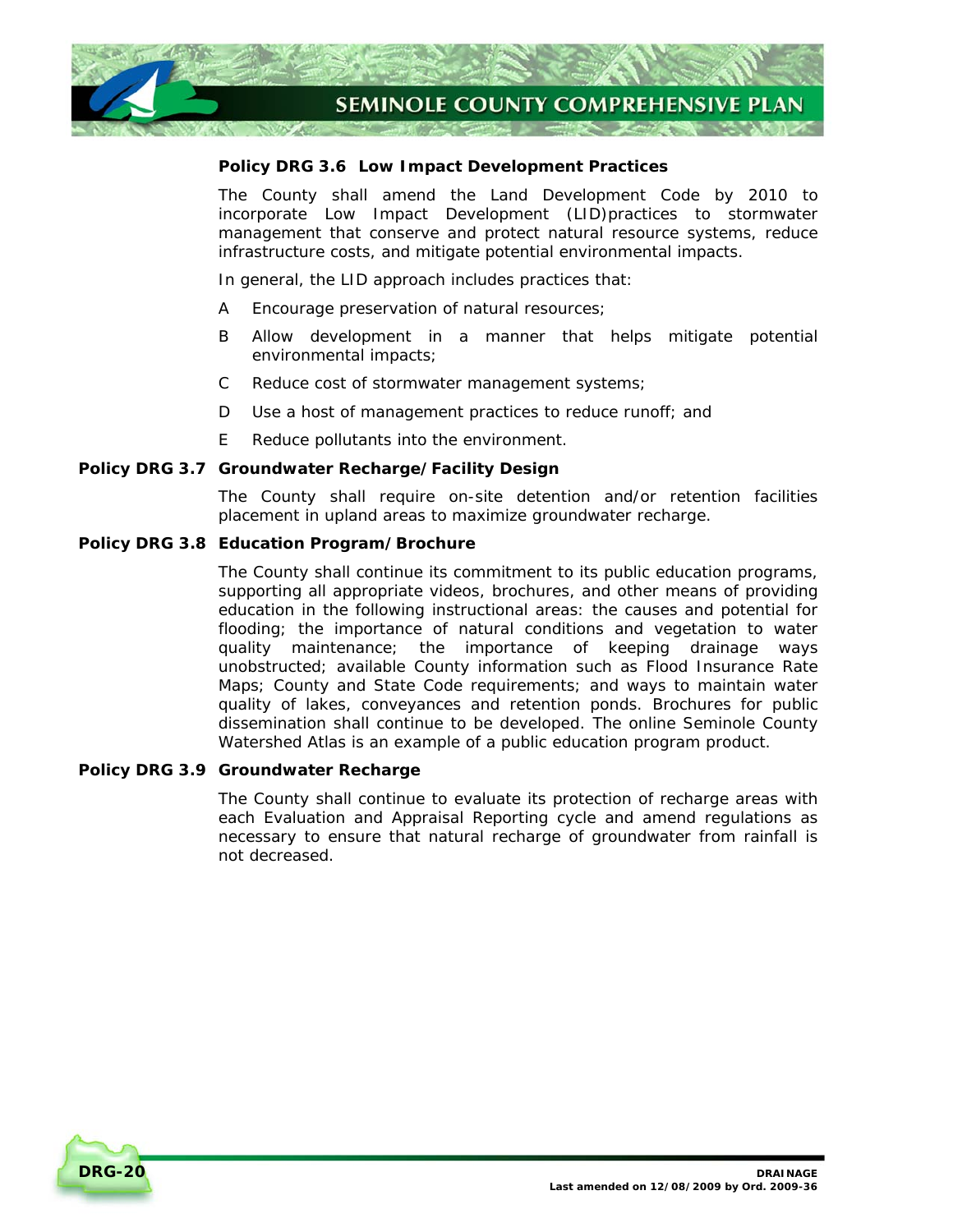

# **OBJECTIVE DRG 4 FUNDING**

The County shall implement innovative and feasible regulations and financing mechanisms to eliminate existing deficiencies, maintain existing systems and plan for future needs.

#### **Policy DRG 4.1 Funding for Drainage Improvements**

The County shall continue to seek implementation of a dedicated funding mechanism, such as a Municipal Services Taxing Unit, for financing existing and future Stormwater Program needs.

#### **Policy DRG 4.2 Regional Stormwater Facilities**

The County shall study and assess the feasibility and practicality of implementing area-wide or regional stormwater treatment facilities.

#### **Policy DRG 4.3 Middle St. Johns Basin Stormwater Working Group**

The County shall continue to coordinate, through the Middle St. Johns Basin Stormwater Working Group, the joint review, implementation and funding of basin master plans and associated improvements.

#### **Policy DRG 4.4 Infrastructure Coordination**

The County shall continue to coordinate the implementation of stormwater projects with roadway, utility or other facility improvements to maximize the efficient use of funds and to coordinate the proper sizing of new and replacement structures.

# **Policy DRG 4.5 Wekiva Study Area Capital Improvements**

The County shall implement the provisions of the Wekiva Parkway and Protection Act, Sections 369.319, and 369.321(2), Florida Statutes, by application of the following strategies:

- A Beginning in Fiscal Year 2006-2007, the County shall prioritize, in conjunction with overall County stormwater management efforts, the projects, programs, and activities applicable to Seminole County identified in the "Wekiva Parkway and Protection Act, Master Stormwater Management Plan Support, Final Report", November 2005 (the "CDM Plan" [formerly *Camp Dressor & McGee*]).
- B The County shall base funding of any project, program, or activity from the CDM Plan on the following criteria:
	- 1 Financial feasibility 6 Permit ability
	- 2 Flood severity **7** Construction cost
- -
	- 3 Recharge potential 8 Water quality retrofit need
	- 4 Ease of maintenance 9 Potential pollutant load reduction
	- 5 Public benefit
- C Projects, programs, or activities identified in the CDM Plan that meet the above criteria and are incorporated into the Capital Improvements Element, shall be identified as five year capital improvements.

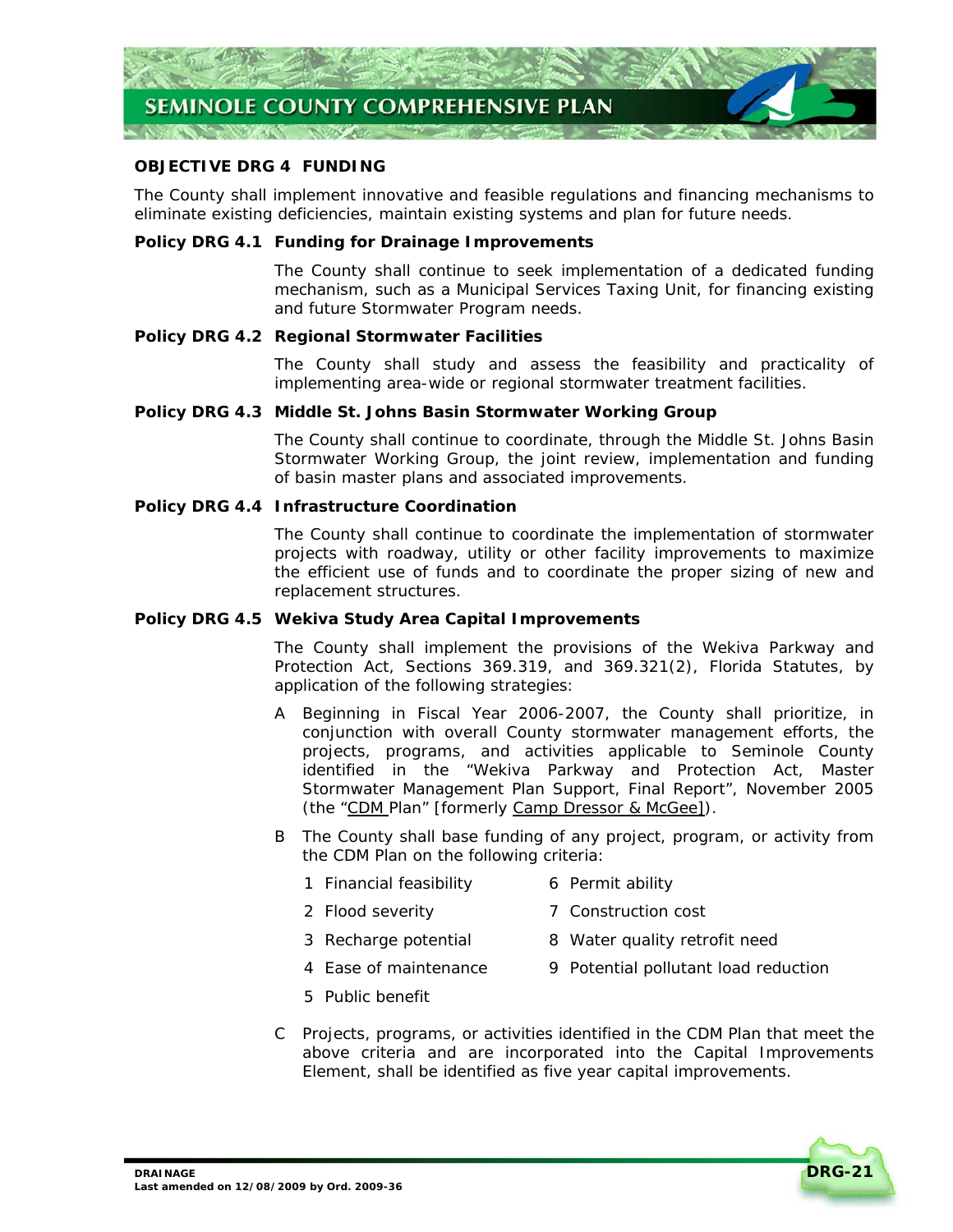

- D The County shall investigate, with each Evaluation and Appraisal Report cycle, Best Management Practices and available technology for stormwater reuse, and shall evaluate the possibility of establishing a stormwater reuse program for the Wekiva Study Area. The County shall incorporate any adopted stormwater reuse program into the Land Development Code.
- E The County shall continue to fund stormwater projects, programs, and activities, including operations and maintenance. Funding sources may include the Transportation/General Fund/Municipal Service Taxing Unit or other identified sources.

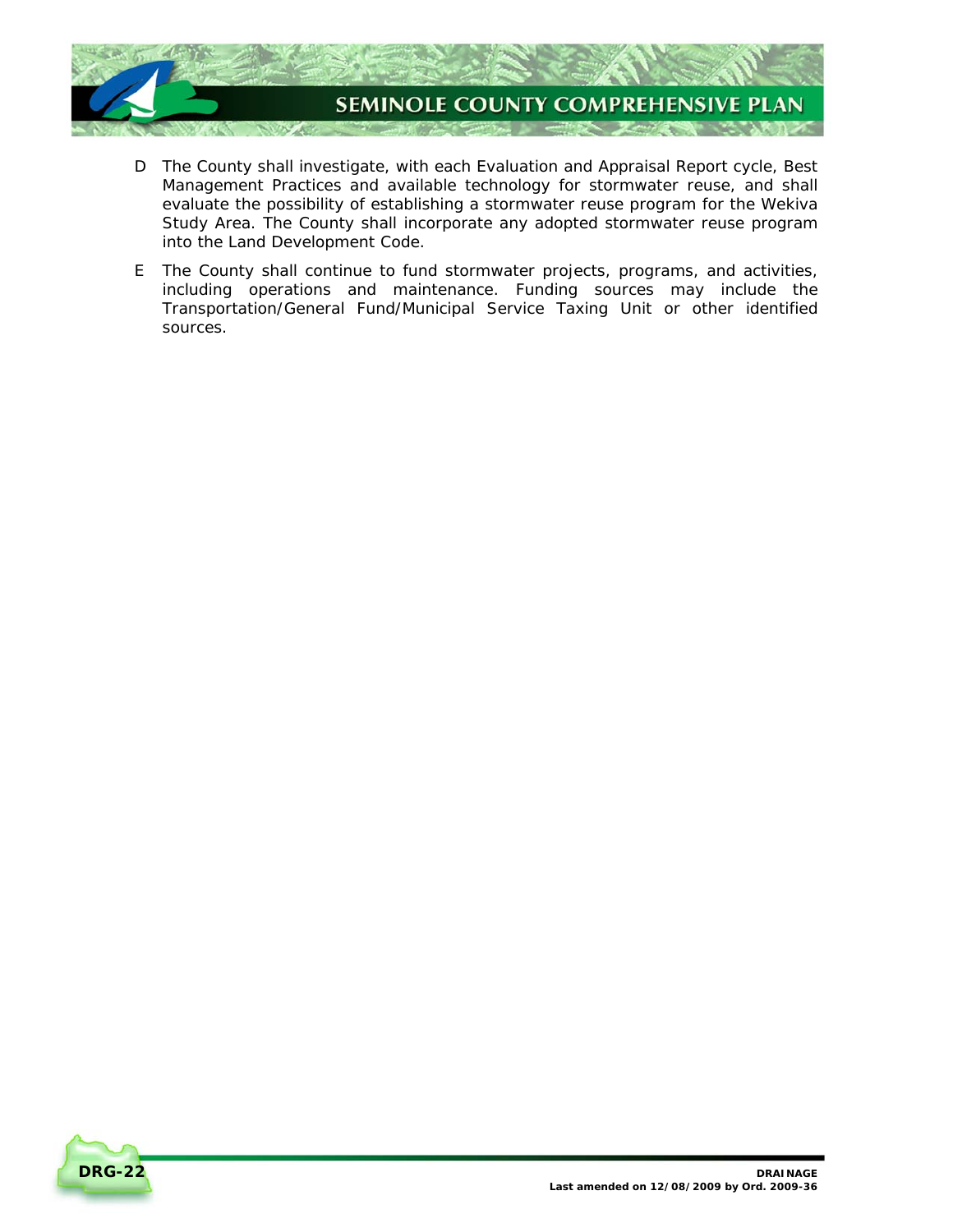

# **OBJECTIVE DRG 5 LEVELS OF SERVICE**

Established levels of service standards are performance standards which relate to the capacity, water quality treatment and flood control of stormwater facilities in order to meet minimum applicable State and Federal standards for water quality and flood protection.

# **Policy DRG 5.1 Development Level of Service Standards**

The County shall require that all new development and redevelopment meet the design criteria set forth in *Exhibit DRG: Level of Service Standards For Development* and implemented through the County's Land Development Code.

#### **Policy DRG 5.2 Land Development Code Stormwater Criteria**

The County shall require all development applications to meet the following stormwater quality and quantity criteria implemented within the Land Development Code:

- A All site alteration activities shall provide for such water retention, settling structures and flow alteration devices as may be necessary to ensure that post-development runoff will not be greater than the predevelopment runoff.
- B Permitted rates and volumes of stormwater runoff, whether discharged into natural or artificial water courses, shall meet existing water quality standards or ensure that the receiving water body is not degraded below the minimum conditions necessary to assure the suitability of water for the designated use of its classification as established in Chapter 62-302, Florida Administrative Code, whichever is greater.
- C No site alteration shall cause siltation of wetlands, pollution of downstream wetlands, reduce the natural retention or filtering capabilities of wetlands or cause a health hazard.

# **Policy DRG 5.3 Agency Standards**

The County shall regulate through the land development process development and redevelopment consistent with and meeting the minimum requirements of the St. Johns River Water Management District Rule 40C-42, Florida Administrative Code (FAC), Regulation of Stormwater Discharge and Rule 40C-4, FAC, Management and Storage of Surface Waters, and the Stormwater Discharge Rule Chapter 17-25, Ch. 17-3, FAC, implemented by the Florida Department of Environmental Protection which to protect and prevent further degradation of surface and ground waters.

# **Policy DRG 5.4 Water Quality Monitoring and Deficiency Correction Program**

The Comprehensive Plan shall be amended to incorporate the long-range deficiency correction and monitoring programs, such as those required by the Environmental Protection Agency and Florida Department of Environmental Protection into the Capital Improvements Element.

# **Policy DRG 5.5 Expansion of Total Maximum Daily Load Program**

The County shall consider establishing a Total Maximum Daily Load (TMDL) Program for all surface water bodies once such programs have been established for impaired bodies of water.